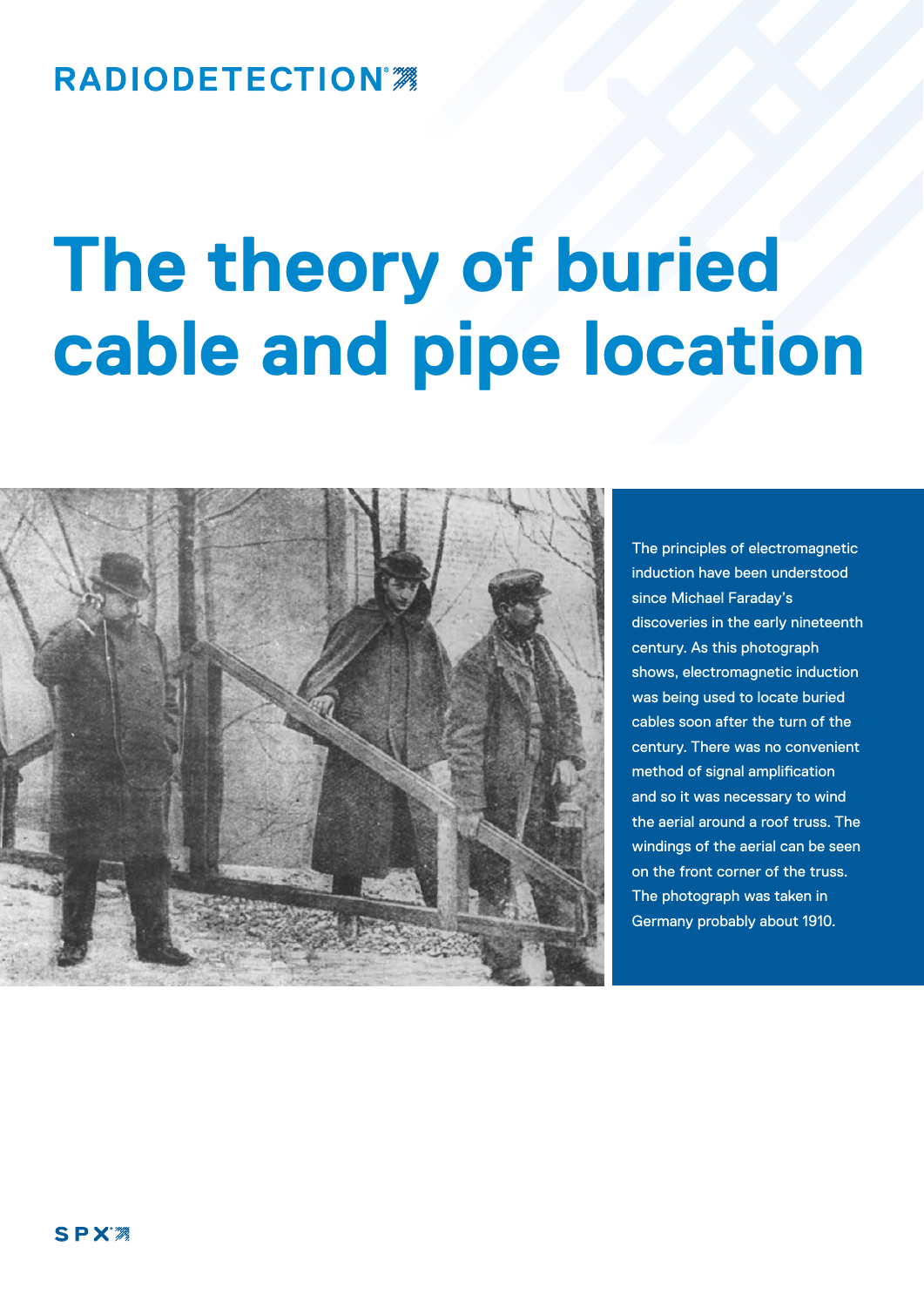These notes are intended to give those involved in the day-to-day problems of cable and pipe location an understanding of the principles on which electromagnetic detection is based. No theoretical qualifications or skills are needed to use Radiodetection equipment successfully, but the addition of some understanding of what is actually going on in this invisible world of magnetic fields will help to increase the user's confidence. It will also explain some of the limitations as well as the capabilities of this important technique.

## **Contents**

|                                    | <b>Locating buried utility lines</b>             |    |  |
|------------------------------------|--------------------------------------------------|----|--|
| 1.                                 | Different locating techniques                    | 3  |  |
|                                    | 2. Advantages of electromagnetic location        | 3  |  |
| Theory of electromagnetic location |                                                  |    |  |
| 3.                                 | Basic electromagnetic theory                     | 4  |  |
| 4.                                 | Earth return current, AC signals and capacitance | 5  |  |
| 5.                                 | Active and passive signals                       | 6  |  |
| 6.                                 | Passive signals                                  | 7  |  |
| 7.                                 | Active signal application                        | 8  |  |
| 8.                                 | Tracing non-metallic pipes                       | 10 |  |
|                                    | 9. Detection and location of signal sources      | 11 |  |
|                                    | 10. The twin aerial antenna and depth estimation | 12 |  |
|                                    | 11. CM current measurement                       | 13 |  |
|                                    | 12. CD current direction                         | 14 |  |
| The two most common questions      |                                                  |    |  |
|                                    | 13. How far can a transmitter signal be traced?  | 17 |  |

| is. How far can a transmitter signal be traced?     |    |
|-----------------------------------------------------|----|
| 14. Accuracy of electromagnetic location technology |    |
| and Radiodetection locators                         | 19 |
| 15. Cable Fault-Finding                             | 21 |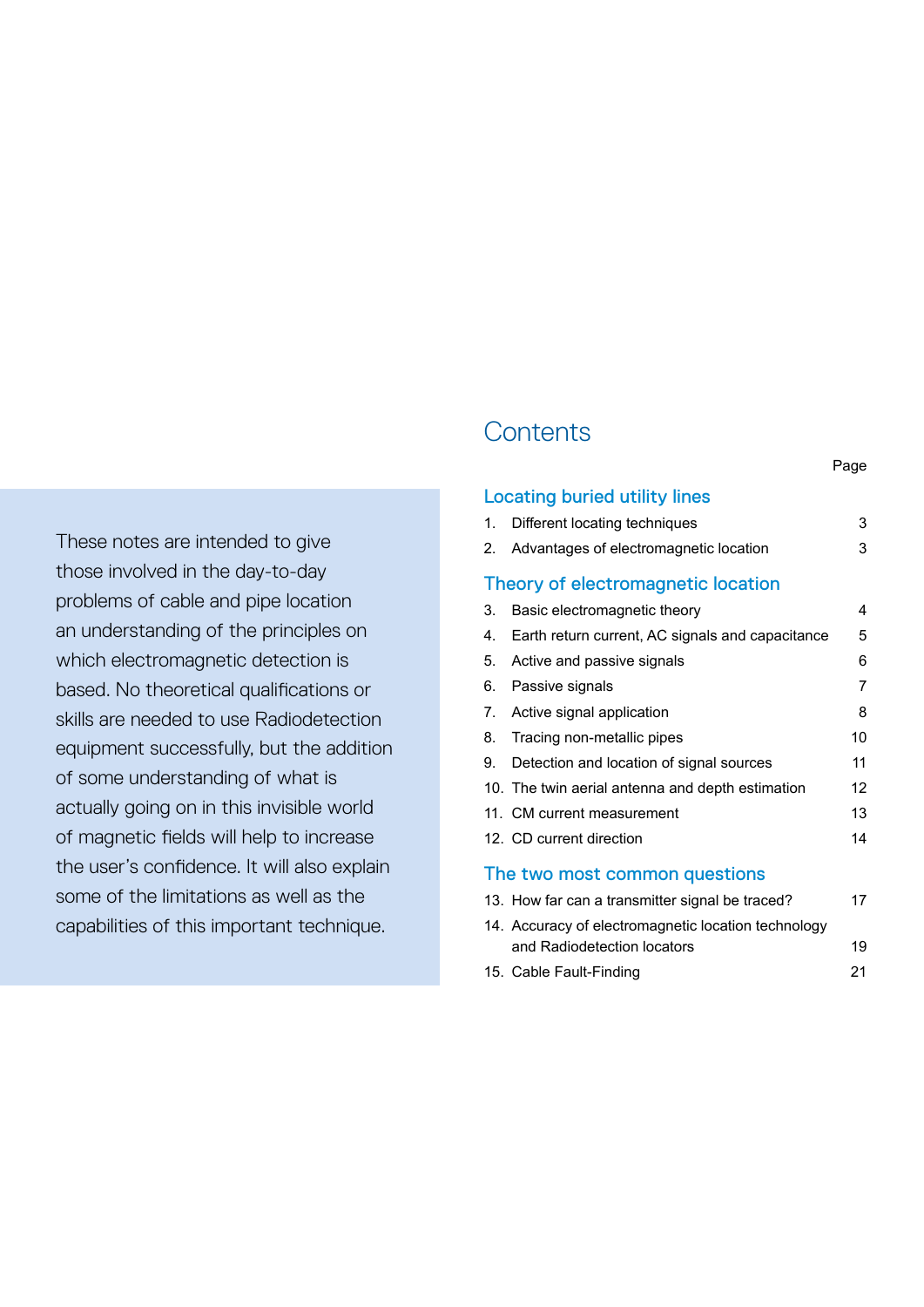## 1 Different locating techniques 2 Advantages of electromagnetic location

Information is a most important ingredient in any undertaking. It permits planning an afternoon's work or planning a multimillion dollar enterprise.

The difficulty of obtaining information about buried utility lines is that nothing is visible. Drawings, plans or information should always be obtained but they may be faulty or incomplete. A suitable technique has to be used to obtain the information from underground and a number of methods are available:

#### Ground Penetrating Radar

In some ground conditions GPR has certain advantages over alternative techniques because of its ability to 'see' non-metallic objects as well as metallic ones. However, GPR products tend to be bigger and more expensive, and can require increased levels of training to get the most from the equipment. Surveys can also take longer than with other methods, putting them beyond the scope of many operators.

#### Sonic surveying

Injection of sound or ultra-sonic waves into the ground or along a line is a technique for tracing plastic water pipes but is not suitable for locating other buried services.

Note: Line is a continuous metal pipe, cable or other conductor capable of carrying an electric current.

#### Dowsing

Technique, yes and certainly the oldest, but technology – no. Although the hazel twig and all its variants continue to be used with varying effect by practitioners of these obscure but interesting arts, ease of handling is the only one of its features which can be claimed with any certainty.

#### Electromagnetic location

This method of locating buried pipes, cables and sewers has become almost universal. Its main shortcoming is that it will not locate non-metallic lines such as plastic pipes. However, utilities taking the small amount of trouble to lay tracer wires with plastic pipes are not affected by this shortcoming.

The technology has a large number of advantages and Radiodetection specialises in developing and exploiting electromagnetic location technology.

Electromagnetic location combines many advantages and facilities for obtaining information from underground that are not available from any other technique or combination of techniques.

- $\bullet$  It can search an area from the surface to locate buried lines.
- $\bullet$  It can trace and identify a target line.
- $\bullet$  It can trace and identify sewers or other non-metallic ducts or pipes to which there is access; it can locate blockages and collapses.
- $\bullet$  It can measure depth from the surface.
- It can monitor the progress of 'No Dig' tools and instruments.
- The technology can be used to provide data to steer equipment or tools both above ground and below ground, or on the sea bed.
- $\bullet$  It can find some types of cable fault, monitor pipeline coating condition and locate water leaks in plastic pipes.
- $\bullet$  It can pinpoint the position of joints in iron gas pipes.
- $\bullet$  The equipment is portable.
- $\bullet$  The equipment is easily handled and is successfully used by workers.
- $\bullet$  The technique works in all soil conditions; even underwater.
- $\bullet$  The component parts of the technology are low cost. Sufficiently low cost to be purchased by small contractors or issued on a large scale by regional or national organisations.
- $\bullet$  The technology exists today.

#### **The wide variety of functions and applications requires just three basic building blocks:**

- a signal generator or transmitter to apply a signal to a buried line.
- $\bullet$  a small self-contained transmitter suitable for inserting in drains or ducts.
- $\bullet$  a handheld receiver to locate the signals from the transmitters or to locate signals occurring 'naturally' on buried lines.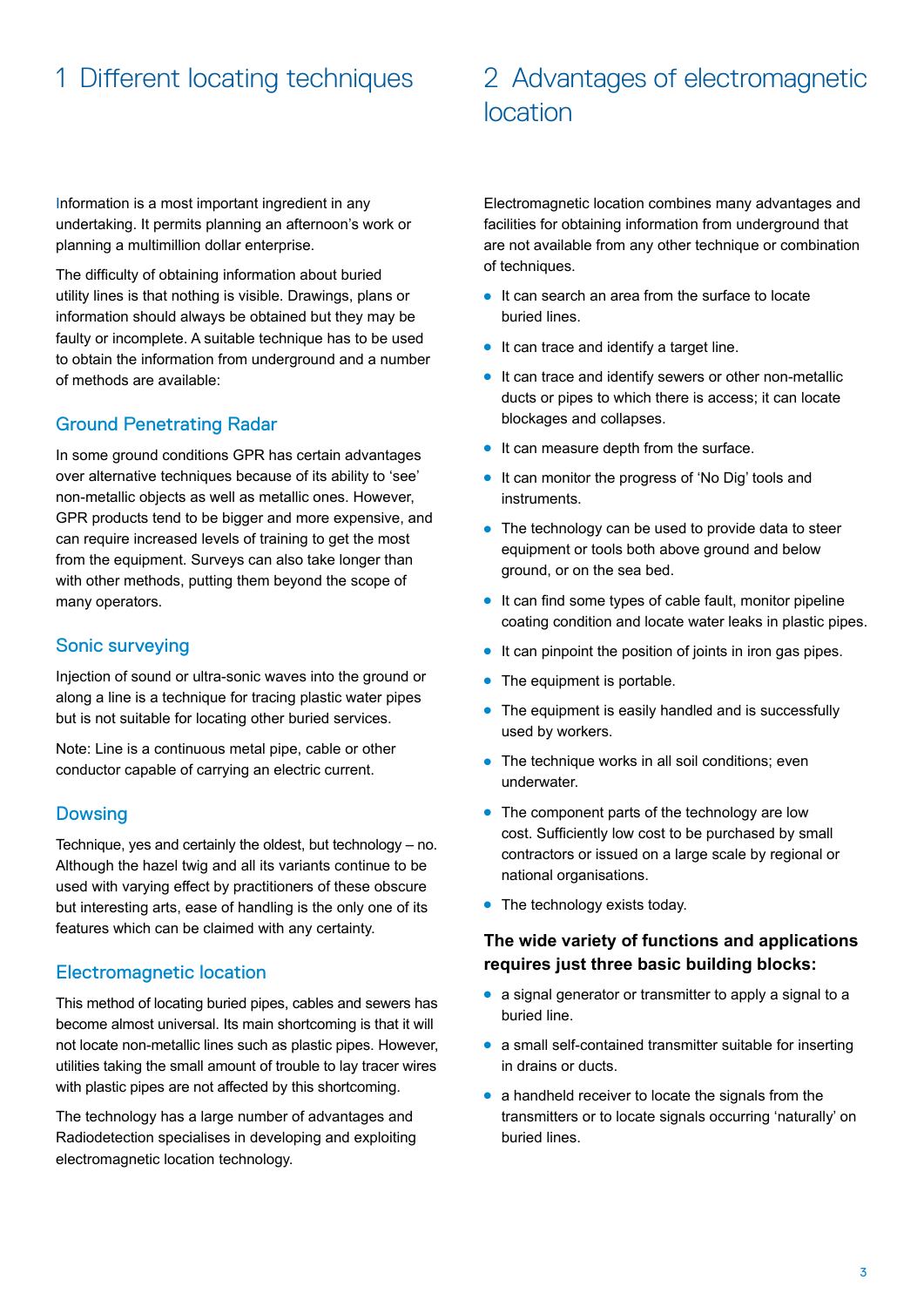#### 3.1 The signal, AC or DC?

A current flowing along a conductor creates a magnetic field. This magnetic field forms a cylindrical shape around the conductor and is called the 'signal'. Note that this field is produced by current flowing, and not by voltage.



While it is possible to insulate against the flow of electricity it is not possible to insulate against a magnetic field, and the shape of the field is not changed by cable insulation nor by the presence of different types of soil.

With DC. flowing along the conductor, the field has a constant magnitude and direction, like the permanent magnet of the earth's magnetic field.

An instrument capable of measuring magnitude and polarity is needed to detect a DC. field. This is not feasible because of the difficulty of measuring a static field against the earth's magnetic field.



But AC not only gives a field but also an oscillating frequency of reversals, and it is this which makes effective location possible through the principle of electromagnetic induction.

#### 3.2 Electromagnetic induction

If a bar magnet is inserted into a coil of wire a sensitive voltmeter will show a deflection but only while the magnet is moving. As soon as it stops the instrument reads zero. If the magnet is withdrawn quickly the meter deflection will be in the opposite direction – but again only until movement stops.



The quicker the movement, the higher the reading.

The fundamental principle which this illustrates is that of electromagnetic induction: any change of magnetic flux linking a conductor will induce a voltage in it.

Alternating flux is constantly changing, and so induces a corresponding alternating voltage. We use this principle in two ways:

- a. To impose a signal onto a buried conductor by subjecting it to a magnetic field set up by an AC signal transmitter in the vicinity, Section 7.
- b. To detect a signal in a buried conductor by amplifying the tiny voltages induced by its field in the aerials of a receiver, Section 9.

The rate of change of an alternating voltage is its frequency, i.e. number of positive and negative pulsations, cycles per second, with the SI unit of Hertz (Hz). Just as moving the magnet quicker gave a higher reading, alternating a field at a higher frequency induces a higher voltage for the same field strength.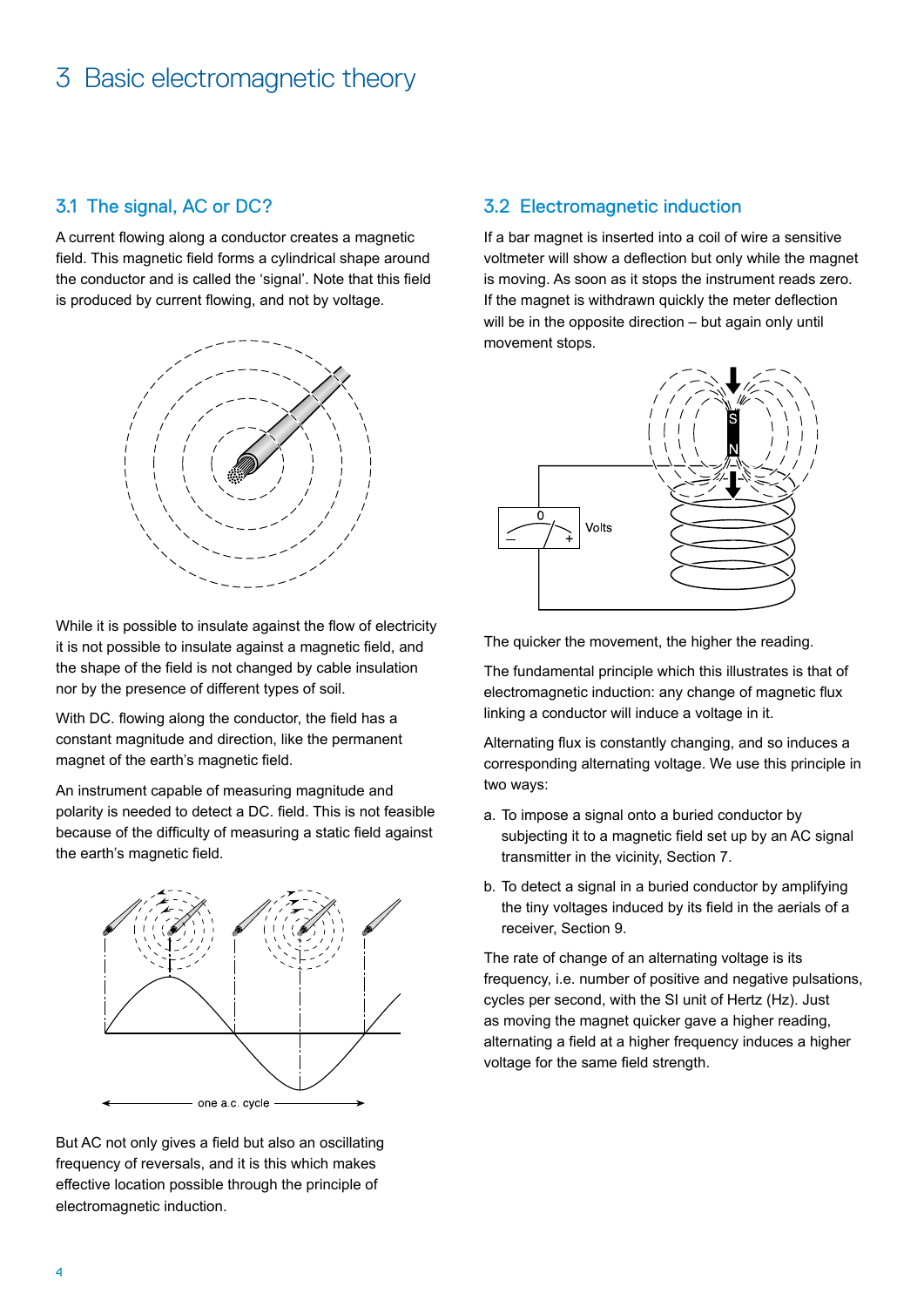#### 4.1 Capacitance effects

Most people know that an electric circuit has to be completed to allow a current to flow. So how can a low powered signal source at the surface make a detectable current flow in a properly insulated buried conductor? The voltages available are obviously quite incapable of punching through insulation. The answer lies in the effect of capacitance on AC circuits.

A classic capacitor requires two conductors, but there is only one conductor, the pipe or cable. Where is the other? It is the ground. While each particle of soil, sand or rock seems to have a high resistance, there is so much of it that the ground acts as if there is a conducting layer around the conductor. So the conductor charges up relative to ground.

Because a large area of ground is needed to produce this effect, the buried conductor behaves as if it has a string of small capacitors along it. So if AC is applied to the conductor at one point, current will flow out both ways, decreasing in magnitude as more and more leaks away.

The higher the frequency the greater the current because the reactance of the capacitors drop. As the capacitance is effectively distributed along the length of the cable, the signal strength dissipates along the length cable.



Capacitance increases with conductor area, so that surface area of the conductor, and therefore the size of a pipe, affects the distance the signal will carry. The same signal strength will leak away over a much shorter distance from a large pipe than from a small one.

At the opposite end of the scale the capacitance of a small diameter cable may be so low that little or no current will flow and result in too small a signal to be detectable.

The effect of capacitance explains why the signal usually decreases and finally disappears some distance before the end of an insulated conductor that has not been grounded, such as a cable pot end.

#### 4.2 Ground conductivity

The ability of the ground to pass current will vary locally. Clearly, wet soil is a better conductor than dry sand, and the resulting capacitance effects will vary the apparent conductivity of the conductor. The effect of high ground conductivity is to make it easier to induce current flow and therefore a signal in a buried conductor, because of the good return path. At the same time, the easy return means that the signal becomes lost along a short length of conductor.

Conversely, low ground conductivity requires more energy to induce signal, but it will then be detectable along a greater length of the conductor.

If a buried conductor is in direct contact with the ground, e.g. where a pipeline wrapping has been penetrated, the signal current will leak away by direct conduction.

#### 4.3 Effects of AC frequency

In section 3.2 we saw that the higher the frequency, the greater AC voltage and signal induced in the conductor. In section 4.1 we saw that the higher the frequency, the greater the capacitance current flow and signal. So high frequencies would appear beneficial for applying a signal.



This illustrates from an oscilloscope the comparison between four different frequencies with the same amplitude i.e. current or field strength. How much change occurs within the same period of 0.5 millisecond is clearly shown, and the inductive effect will vary in proportion to the frequency.

On the other hand, because the signal current flows to ground via the capacitance more easily with increase in frequency, a given signal strength will be lost over a shorter distance of pipe or cable run.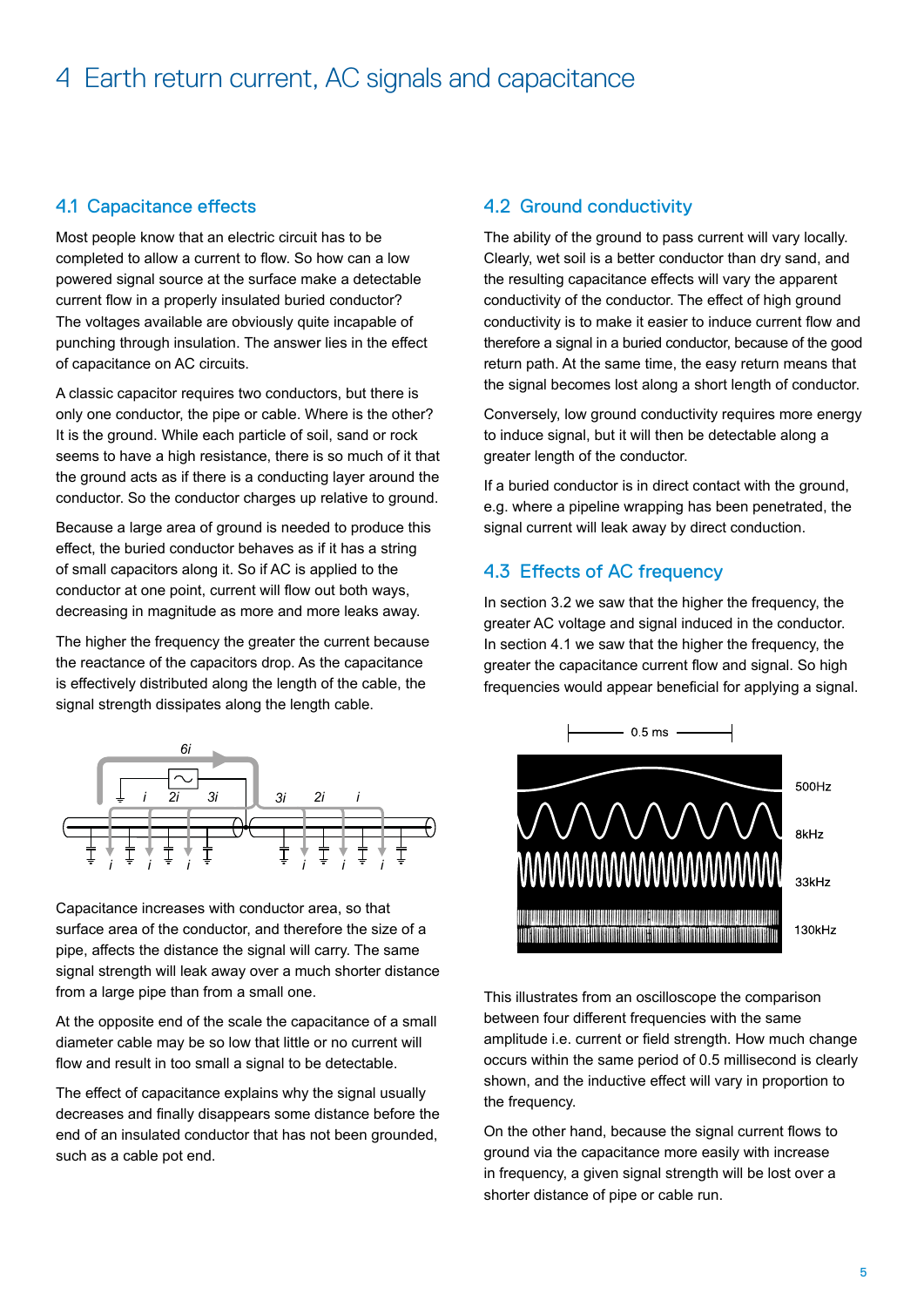A further drawback of high frequencies is the ease with which signals aimed at the target conductor can also be coupled by mutual induction to other conductors in the vicinity. This often makes it more difficult to trace a target conductor in a congested area.

#### 4.4 Practical implications of capacitance, ground conductivity and AC frequency

Wherever there is direct electrical contact between line and ground, there will also be signal coupling; both forms of coupling will be reduced if the ground conductivity is low, e.g. dry sandy soil. This is not just because the higher resistance reduces the current flowing via electrical contact; it also reduces the capacitance effect, because while one side of the capacitor (the line) is a good conductor, the surrounding surface presented to it is a poor conductor, so that a much lower 'charge' can be stored at any moment than the equivalent volume of wet soil.

While the conductivity of a point of contact between line and ground is not affected by frequency, the fact that the effective impedance of the line to the signal is a combination of resistance and capacitance (as well as a little inductance, which can be ignored at this point) means that it is always easier to couple a high frequency signal into a given line than a low frequency one.

There are two types of signals from buried conductors which we refer to as 'passive' and 'active' signals.

#### 5.1 Passive signals

These are 'naturally' present in many conductors without any action by the user. Obvious examples are power cables which carry currents as part of their normal duty. Less obvious perhaps is the fact that the earth is full of power system return currents, which will tend to flow along the convenient paths of lower resistance provided by metal pipes and cable sheaths. Even less obvious are radio frequency currents resulting from long wave radio transmissions which penetrate the ground and again flow along buried pipes and cables, whether electrically live or dead. Passive signals therefore enable conductors to be located, but not identified, because the same signals may appear on any conductor.

But there are one or two points to note particularly about passive power signals which may not be immediately obvious. The first one relates to voltage on the line; the signal strength has nothing whatever to do with voltage. Referring to 3.1, it is the current flowing which produces the magnetic field, which is then detected by the locator. If the line is live at high voltage, but its load is switched off, there is nowhere for current to flow, and therefore no detectable power signal, but it remains a potential danger. The second point is that the relationship between load current and signal strength is not direct: any well-designed cable attempts to minimise the strength of radiated electromagnetic field by so twisting the cores that the 'go' and 'return' current fields largely cancel out.

A third point is that all passive signals are liable to change without notice, so that they cannot be relied upon for such precision requirements as depth measurement. Their great virtue is in enabling buried lines to be detected and avoided using only a simple receiving instrument.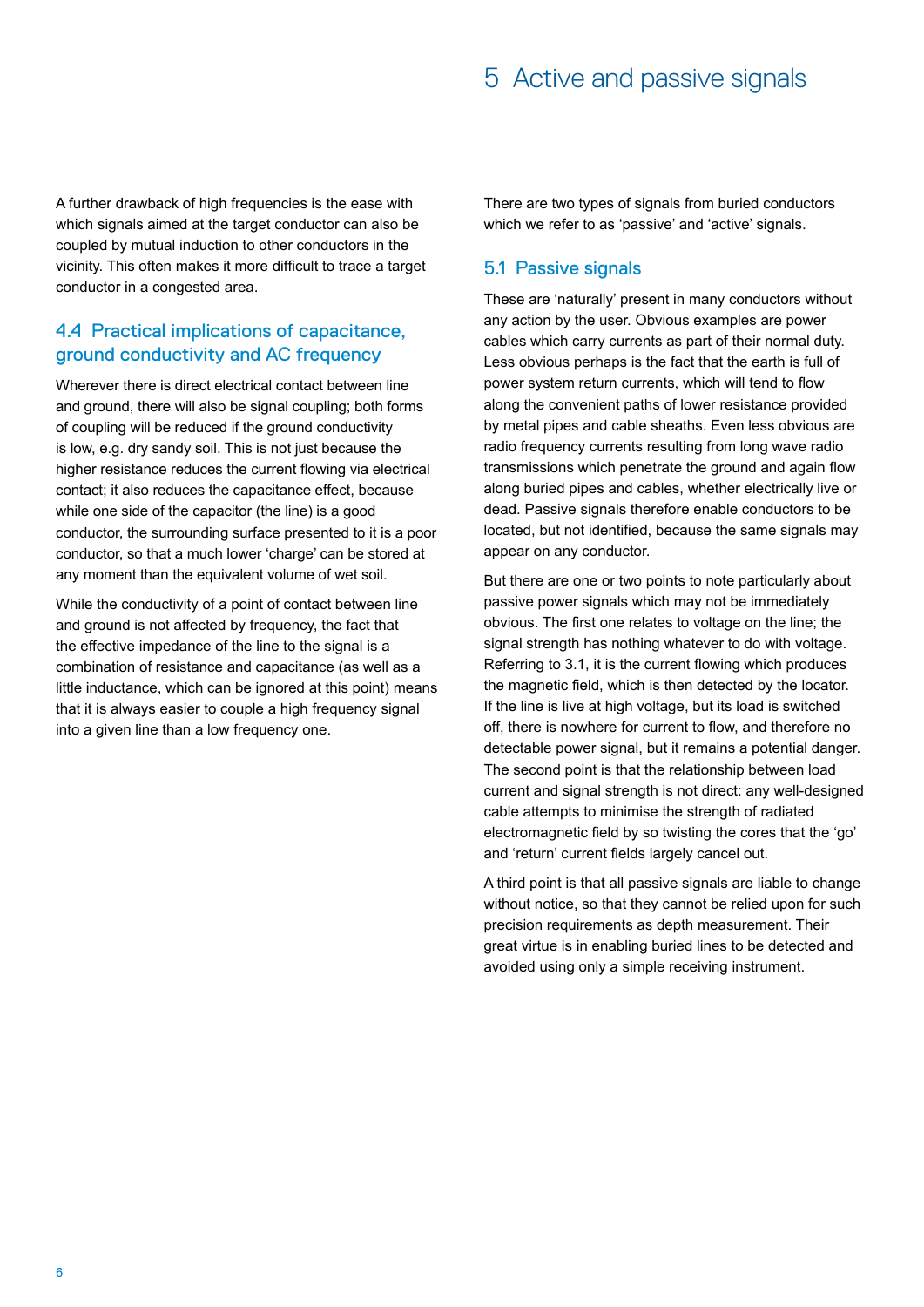## 6 Passive signals

#### 5.2 Active signals

These result from deliberate action by the user to connect or induce a known AC signal from a signal transmitter onto a target line. Active signals not only enable buried lines to be located; they also enable them to be positively identified and traced amongst others in a congested situation typical of below-street services in a city.

The fact that the source of the signal is under the operator's control enables more precise work such as depth measurement and signal strength comparison to be undertaken. In addition, the choice of frequency can be made to suit the job situation, particularly when a multifrequency signal transmitter is utilised.

#### 5.3 Passive and active location

Only a receiving instrument is required for passive location. This is a great convenience, as it implies very simple operation. It enables a digging crew to be provided with a simple-to-use locator which will enable them to avoid striking buried lines, and thus give them considerable protection against accidental contact with a live power cable, as well as avoiding the consequential disruption and loss from severance of a line.

Active location implies a two part locator, a transmitter and a receiver. Use of active location is essential if target lines are to be positively identified and traced.

#### 5.4 Advantages of combining passive and active signals in a locator

Radiodetection locators combine both passive and active forms of location; choice is by simple switch setting and use of a separate transmitter for active work.

Combining the two modes in a single set of equipment gives the user many possibilities. For instance, lines located during a passive sweep can then each be traced with an active signal to a point where they can be identified. When an excavation is planned to a line that has been located and identified with an active locator, the area can be given a passive sweep to check if there are any other nearby lines that are at risk of being damaged during the excavation.

#### 6.1 Electrical power frequencies

A cable carrying AC power produces its own signal at 50-60Hz frequencies, together with higher frequency harmonics thus providing a basis for search and location by a passive receiver.

However, the ground is full of power frequency currents flowing between the ground connection points of power systems and cables. These currents automatically take the paths offering least resistance, which of course are all the buried metallic lines and conductors. They will also be coupled into them by capacitance and induction. The result is therefore that 50-60Hz signals, and their harmonics which are strong up to about 3kHz, are present not only on the majority of buried cables, but also on a large number of pipes or other conductors in the vicinity. This implies that it is possible to locate conductors carrying power frequency signals but not to identify them by passive signal location. The signals may be from a live cable, a pipe or simply from reinforcing bars in concrete, but you will know that a conductor is there. Single phase power cables generally radiate clear signals, but with 3 phase cables the signal is largely the result of imbalance between the phase loads, as balanced currents tend to cancel their fields.

The better the balance, the more difficult detection becomes. As high voltage cable loadings are generally better balanced, a simple passive search in 'P' mode might easily detect a low voltage cable whilst missing both an 11kV power cable nearby, and live but unloaded cables, such as street-lighting during the day, which radiate no power signal. This is why the availability of the Radio mode (6.2) and active modes (7) is such a valuable complement to the Power mode.

#### 6.2 Radio frequencies

Very low frequency (long wave) radio energy from distant transmitters is present in the atmosphere world-wide. The ground provides return paths for this radiation, and buried metallic lines form preferred paths. They then act as aerials re-radiating these signals. The signal strength will vary with coupling to ground, size of line and soil conductivity, the strongest signals emanating from lines with good grounding at each end, or of substantial length so that capacitance coupling is maximised.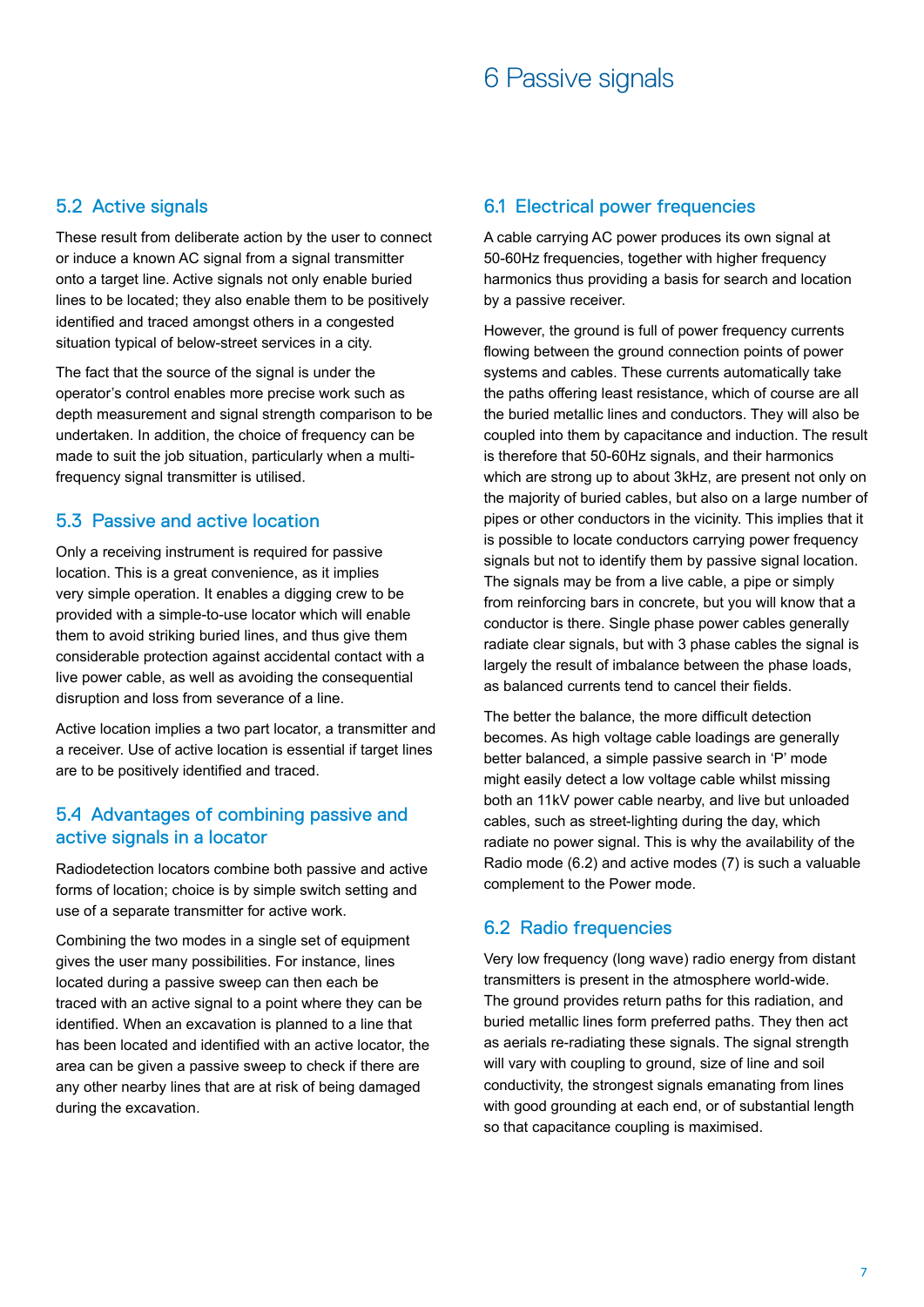## 7 Active signal application



These radio frequency signals enable the presence of the conductor to be detected by Radiodetection locators in the Radio mode, which can then find dead power cables or well-balanced high voltage cables which could well be missed by power-frequency-only detectors.

Telecommunication cables and metal pipes also carry these VLF radio signals, so again passive location is effective, but, as with all passive signals, there is no way of identifying the line.



Here is the result of spectrum analysis of the range of frequencies detectable on a typical buried telephone cable, the vertical scale showing the relative signal strength at the frequency shown horizontally. While there is a general broad scatter of frequencies, the two peaks at 16 and 19.6 kHz provide clear tracers for detection by appropriately tuned receivers.

Active signal application requires the use of a signal transmitter designed to produce from battery power an a.c. voltage of known frequency and 'signature', and the means of applying it to the target buried conductors. The means available are:

#### 7.1 Direct connection

The output AC voltage from the signal generator is connected directly to the pipe or cable at an access point such as a valve, meter or end of the conductor, and the circuit is completed by a connection to a stake or other ground connection point.



The signal will be detectable along the line over a distance dependent upon the type and size of the line and soil conditions as shown in section 4.4. The presence of insulated pipe joints will of course significantly reduce or inhibit the signal, while the choice of frequency will also have an important influence. Note also that any lines sharing a common ground point with the connected line will also carry the same signal to a greater or lesser extent, depending largely on how well coupled to ground they are.

#### 7.2 Induction

The rectangular coil in a signal transmitter fed with the output AC voltage sets up a magnetic field through the coil, returning through the earth below.

A conductor AB lying parallel to the coil is linked by this field, and therefore has a voltage induced in it. If the conductor is oriented across the coil in position CD there will be no linkage and no voltage. Correct alignment of coil with target conductor is therefore essential, and the field will be concentrated in a narrow band below the coil. Laying the coil horizontal produces a much less localized field spread, useful for 'blanket' signal application, but there is no coupling to a line directly below the coil.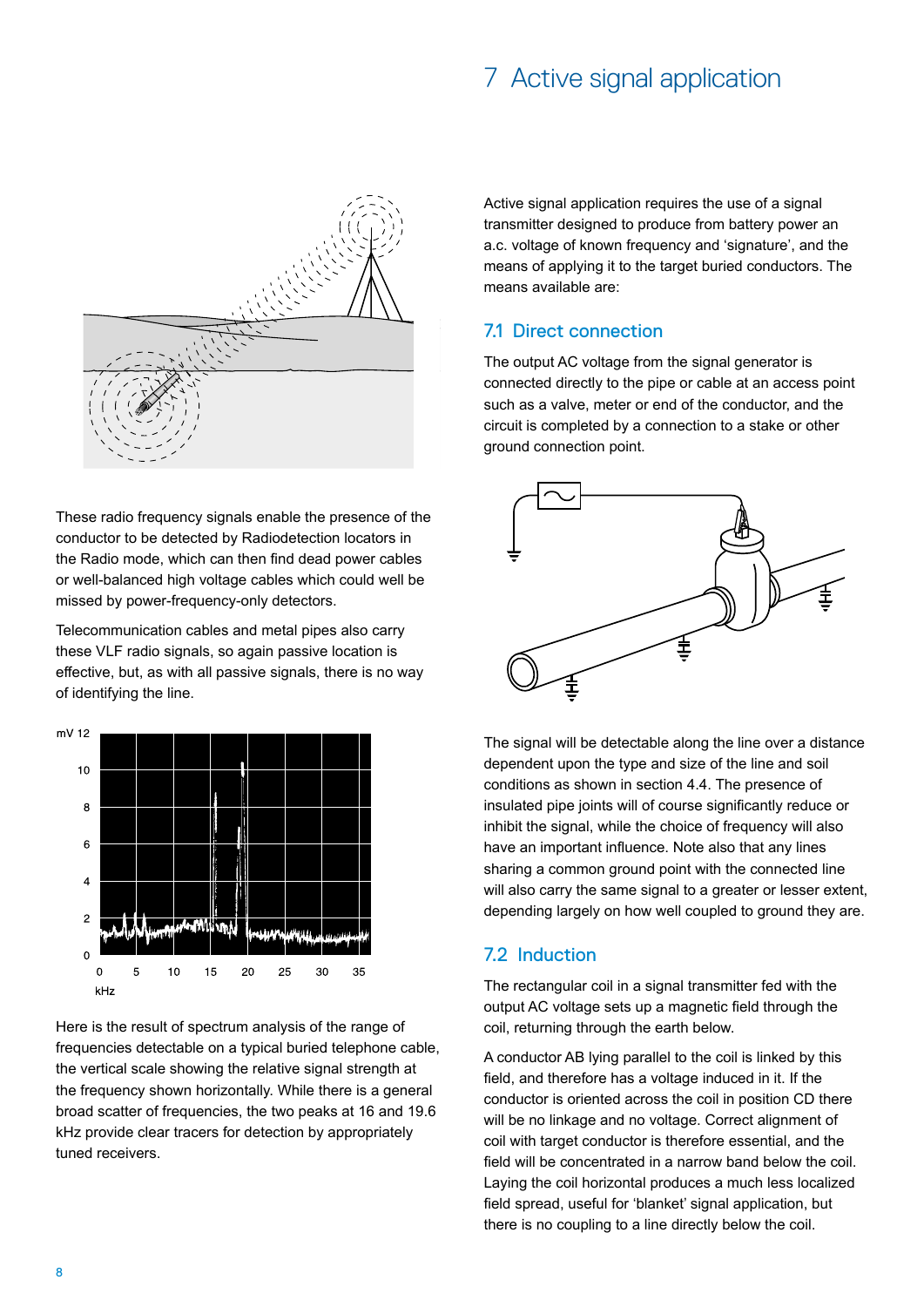

It should again be noted that the signal current induced will depend upon how well grounded the line is, on the frequency used, and also on the absence or presence of insulated pipe joints. In general, a frequency of 8kHz or higher will be found effective for induction, but the higher the frequency the more easily will the signal be coupled into other adjacent lines. Where more than one line is linked by the transmitter field, the one with the best grounding will generally carry the strongest signal. Sometimes induction is the only way of applying an active signal to a line, but it is not as effective as connection or clamping. Lines may be adjacent and more than one line will receive the signal; it is not often possible to be certain about the identity of the line to which the signal has been applied and the signal is not as strong as when applied by the other techniques.

#### 7.3 Clamping a signal to a line

Clamping uses the induction principle to give a similar result to direct connection, but without electrical contact to the line. The output from the signal transmitter is effectively coupled to a particular line by clamping round it with a split toroidal magnetic core, which carries a primary winding magnetising the core with the AC signal. The line becomes the secondary of a transformer, and will carry a strong signal, provided that it has good coupling to ground on each side.



Clamping the signal has the advantages over direct connection that, not only is the need for good electrical contact with line and ground avoided, but any lines sharing a common connection will divide the signal current between them, leaving the line to which the signal has been applied with the strongest signal.

#### 7.4 Choice of frequency for active location

The choice of signal frequency is an important factor for effective tracing and identification of buried lines, and there is no single frequency that covers all conditions. For simple instruments to be used by relatively non-technical personnel, there is no option but to make a compromise, and choose a single frequency high enough to give good performance in the induction mode, but not so high that it will couple too easily into unwanted lines. Active signals between 8kHz and 33kHz are commonly used for these applications.

For more comprehensive equipment for problem-solving by technically competent technicians, a range of frequencies may be provided. Typical examples of these and reasons for their use are illustrated overleaf: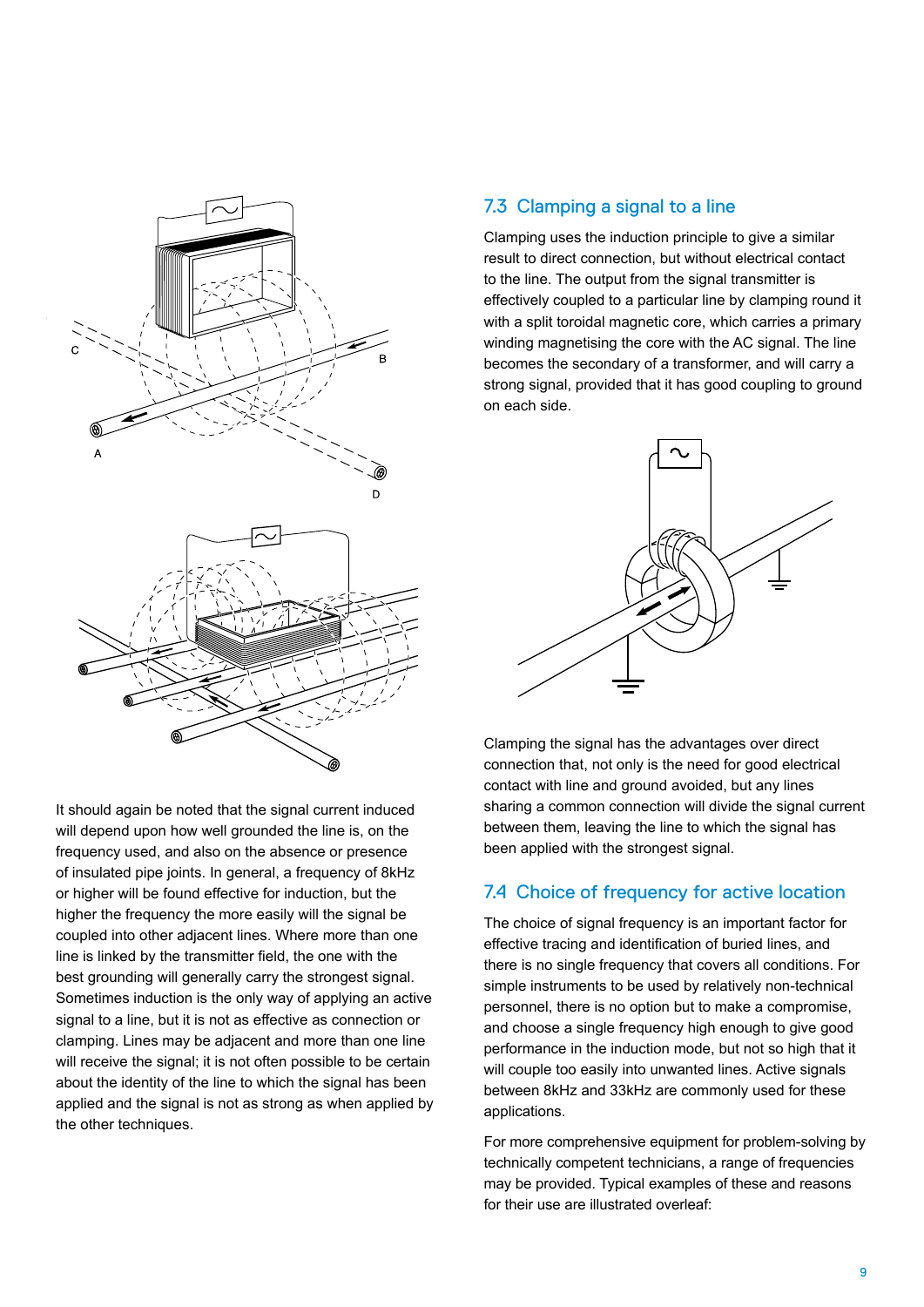## 8 Tracing non-metallic pipes

 $\mu$ <sup>1</sup>/1000 sec  $\rightarrow$ 

#### **512Hz**

This low frequency is most useful for line tracing and identification over long distances. It does not couple easily to unwanted lines.

#### *but*

It is too low for induction, and it falls within the band of power frequency harmonic interference.



#### **8kHz**

This medium frequency is the most useful general-purpose signal, high enough for induction, outside the power frequency interference band, and with limited coupling to unwanted lines.

#### *but*

It may not be high enough to impose a strong signal on small diameter line like telecom cables

# 

 $\frac{1}{1000 \text{ sec}}$ 

#### **33kHz**

This higher frequency is easily applied by induction to most lines, so is very useful for initial search. It travels well on small diameter lines.

#### *but*

It couples more easily to unwanted lines, and loses its strength over shorter distances than lower frequencies.

#### **100kHz and over**

This very high frequency range deals with the difficult cases – induction onto small diameter lines in dry sandy soil, and short lengths of cable. It is very easy to apply by induction

#### *but*

It couples very easily to unwanted lines, and does not travel far.

All the techniques described so far have been based on the detection of signal currents flowing in a conducting, metallic line. Where plastic or concrete pipes, ducts and drains are concerned, there is clearly no way of detecting and tracing them electromagnetically by current flow, unless a tracer wire is inserted or laid along to the line. This can then have a signal imposed upon it by active location methods.

The alternative is to insert a signal transmitter known as a sonde into the line, and use a suitably tuned receiver to detect and pinpoint its position from above ground. The sonde element comprises nothing more than ferromagnetic rod surrounded by a coil, which is energised with a closely controlled signal frequency by a batterypowered oscillator. Rod, oscillator and battery are usually built as a self-contained watertight unit, designed to be attached to a drain rod, floats, or other appropriate means of traversing along a length of pipe. The frequency used can be chosen to match that of a signal generator, so that the same receiver can be used to locate the position of the sonde, and trace its progress from above ground.



There are certain important differences in the characteristics of the magnetic field produced by a sonde in comparison with that produced by current in a length of line. The significance of them is dealt with in section 9.4. The distance over which a sonde can be detected is a function of its transmitting power, which is necessarily related to its size. A tiny sonde for small diameter lines inevitably has a limited detection range by comparison with a large sonde for use in deep sewers.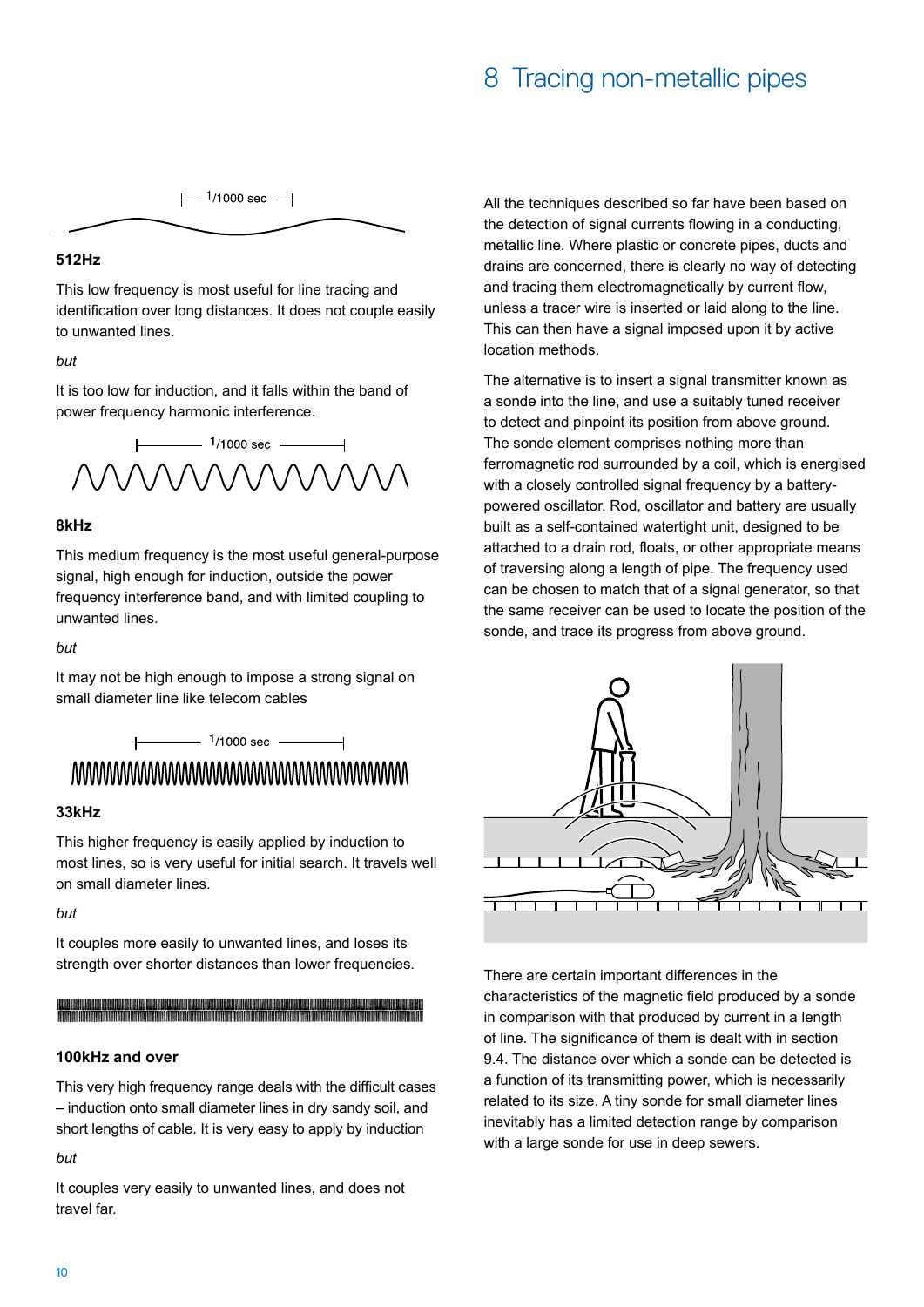## 9 Detection and location of signal sources

#### 9.1

A coil suspended in a space produces an AC voltage proportional to any alternating field or signal passing through it, because of the induction principle (section 3.2).



This voltage is electronically amplified to produce a visual response on a meter and/or an audible response in a loudspeaker.

Note that the coil is only influenced by that small proportion of the total field in space which actually passes through the coil. However, an iron rod through the coil will channel more of the field in the vicinity of the coil through it instead of around it. Aerials generally take this form, using ferrite rods, which are more efficient than metallic iron cores.



The aerials of Radiodetection instruments are constructed this way. How they perform is a function of their orientation in relation to the buried line.

#### 9.2 Horizontal antenna

At its simplest it is apparent that an aerial produces the strongest response when it is as close as possible to the buried conductor and in correct alignment with it, i.e. at right-angles to it and directly above it.



This shows the difference in response as the receiver traverses over the line through positions 1, 2 and 3. The response at position 2 is greatest not only because of the proximity of the aerial to the line, but also because of the full alignment of the aerial core with the field direction. so that it is linked with a higher proportion of the field. Because the response is related to the orientation of the aerial core relative to field direction it is also related to line direction. So a horizontal aerial gives two pieces of information - line position and its direction. This makes a horizontal antenna preferable for general sweeping, locating and tracing work.

#### 9.3 Vertical antenna

The vertical orientation of the aerial produces a completely different effect, because the flux linking the core falls sharply to zero as it reaches the same position directly above the conductor.



This 'null' signal is easier to detect than a 'maximum' signal position, so a vertical aerial would seem to pinpoint a line with greater precision. However, it is more prone to interference and therefore less accurate than a peak locate.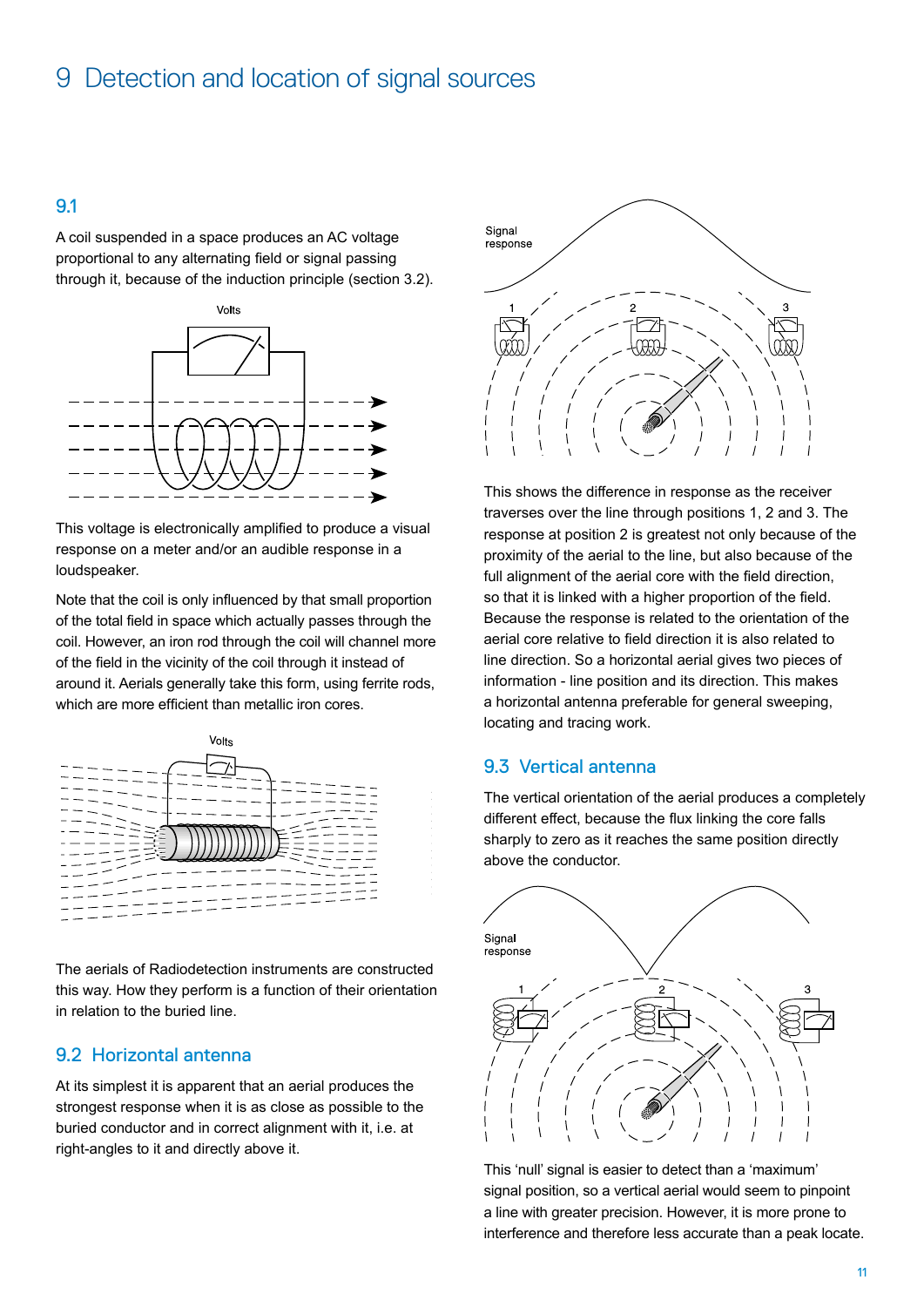## 10 The twin aerial antenna and depth estimation

However, it gives no indication of line direction, so is much less suited to normal location and tracing duties. It can be useful for cross checking accuracy when pinpointing with a horizontal aerial instrument.

#### 9.4 Sonde signal characteristics

A transmitting sonde (section 8) produces a field distribution which is not simply cylindrical as with a line, but is roughly sausage shaped in the direction of the core. As a sonde is approached with a horizontal aerial, a rising signal will be detected as it comes within range. This will then fall off again to null, so giving the impression that it has been passed. But if the traverse is continued, the signal will rise again to a much higher level, the peak of which is above the sonde. It will then fall to null again, followed by a small rise, and then fade away. The small peaks either side of the nulls may therefore mislead the unwary; it is essential to find the higher peak between the two nulls to pinpoint the sonde position. The reason for the two nulls is that the field reverses its direction through the aerial core at each end of the traverse, as the illustration shows; at the point of reversal the field crosses the core at right-angles, so there is no signal (null) at these points. The distance between the nulls increases with depth of the sonde. A vertical aerial, however, will produce a single null over the sonde but this null will exist anywhere along a line extending to both sides of the pipe.



The detection of a single buried conductor in a green field situation is simple and can easily be done using a single aerial instrument. However, buried pipes and cables are usually adjacent to other conductors and they are often situated under overhead power lines or other sources of electromagnetic interference. Results from using a single aerial instrument in these situations can become confusing or the interference may render the instrument ineffective.

Radiodetection technology and equipment is based on the twin-aerial, using two horizontal aerials about 400mm (16") apart to detect the same signal, with the following benefits:



#### 10.1 Narrow response for accurate location

We have seen how the receiver response rises and falls as a buried signal source is traversed. It is the change in response that enable the instrument user to recognise the location of the conductor below the point at which the response is maximum. If the signal is weak or the source deep, the rate of change will be reduced, and the maximum response point much less clearly defined.

With the Radiodetection twin aerial design each receives the same signal but from a different distance, with an appropriately different strength.

In the more simple-to-use locating tools the electronic circuit compares the aerial responses and only allows the amount by which Eb exceeds Et to produce a response to the user.

On more sophisticated tools and instruments the slopes to the response as well as its peak are produced for the user. These locators are usually provided with visual indication as well as the audio response of the more simple locating tools.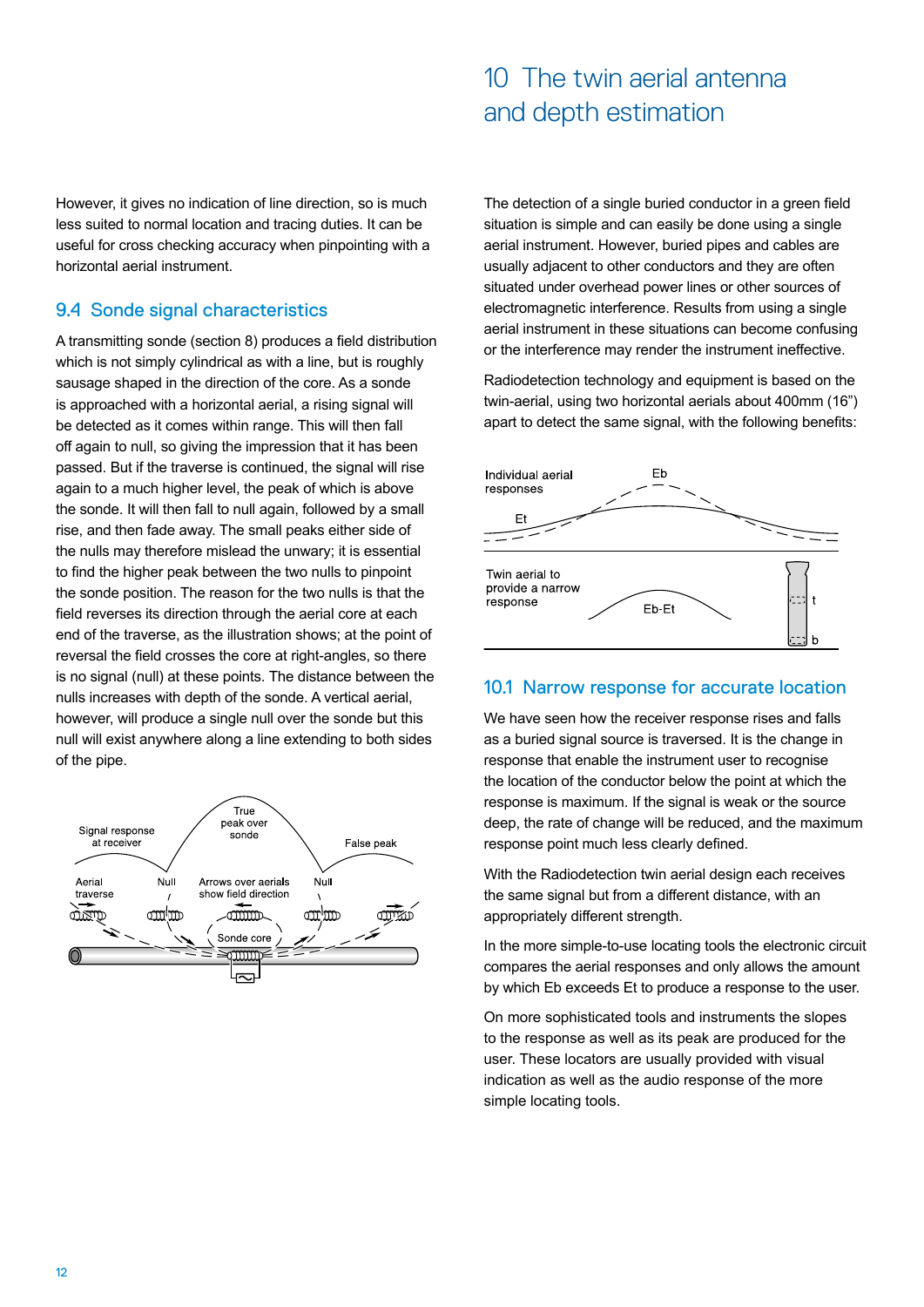#### 10.2 Interference rejection

A significant advantage of receiving the signal at two aerials is that their outputs can be compared and analysed. By comparing and rejecting all signals other than those which are stronger at the bottom aerial, the twin aerial instrument can be used to give good results in areas where interference makes a single aerial instrument ineffective.

#### 10.3 Radio mode operation

The twin aerial system also makes it possible to locate conductors re-radiating a VLF radio signal. This radio energy penetrates the soil and is re-radiated by a buried line acting as an aerial. The twin aerial antenna rejects the atmospheric signal which is received at equal strength at each aerial and only accepts the weaker re-radiated signal which is received at greater strength by the bottom aerial.

#### 10.4 Depth estimation

Just as two eyes enable us to judge distance, the twin aerials enable Radiodetection instruments fitted with visual displays to give depth measurement, once the conductor has been pinpointed. This is usually only applicable to active location, as the signal level should be at a constant level.



The receiver circuitry does the arithmetic to provide a depth reading on the instrument meter. Accuracy may be affected by signal distortion from a nearby tee, bend, or other local interference or adjacent cables. If necessary this quick simple estimate can be verified by triangulation.

Note that the same depth estimating facility is also available with sondes. However, the different shape of magnetic field produced by the sonde means that the receiver calibration is different.

#### 11 Current Measurement

Current measurement is a facility available on all Radiodetection Precision Locators. The current information can help to sort out difficult locates in congested situations and improve identification.

#### 11.1 Availability

Current measurement (CM) can only be accurate when a locator is detecting a 'clean' signal from a single conductor and is very dependent on depth accuracy. For this reason, CM is only available in the Active modes, not for passive signals, and should only be used when a site has been checked for distorted signals as for depth measurement.

#### 11.2 What Is Current Measurement?

Exactly what it sounds like. Most locators only give an output of signal strength which may be dependent on the actual gain setting of the receiver at a particular time and is usually dependent on depth. If the signal strength display is dependent on depth, the displayed quantity decreases as the depth increases. This can lead to errors when tracing signals from several targets at different depths. The errors result from assuming that the line which gives the strongest response is the line carrying the strongest signal. In many cases the deeper line is carrying the strongest signal but does not show the strongest response, as illustrated below.

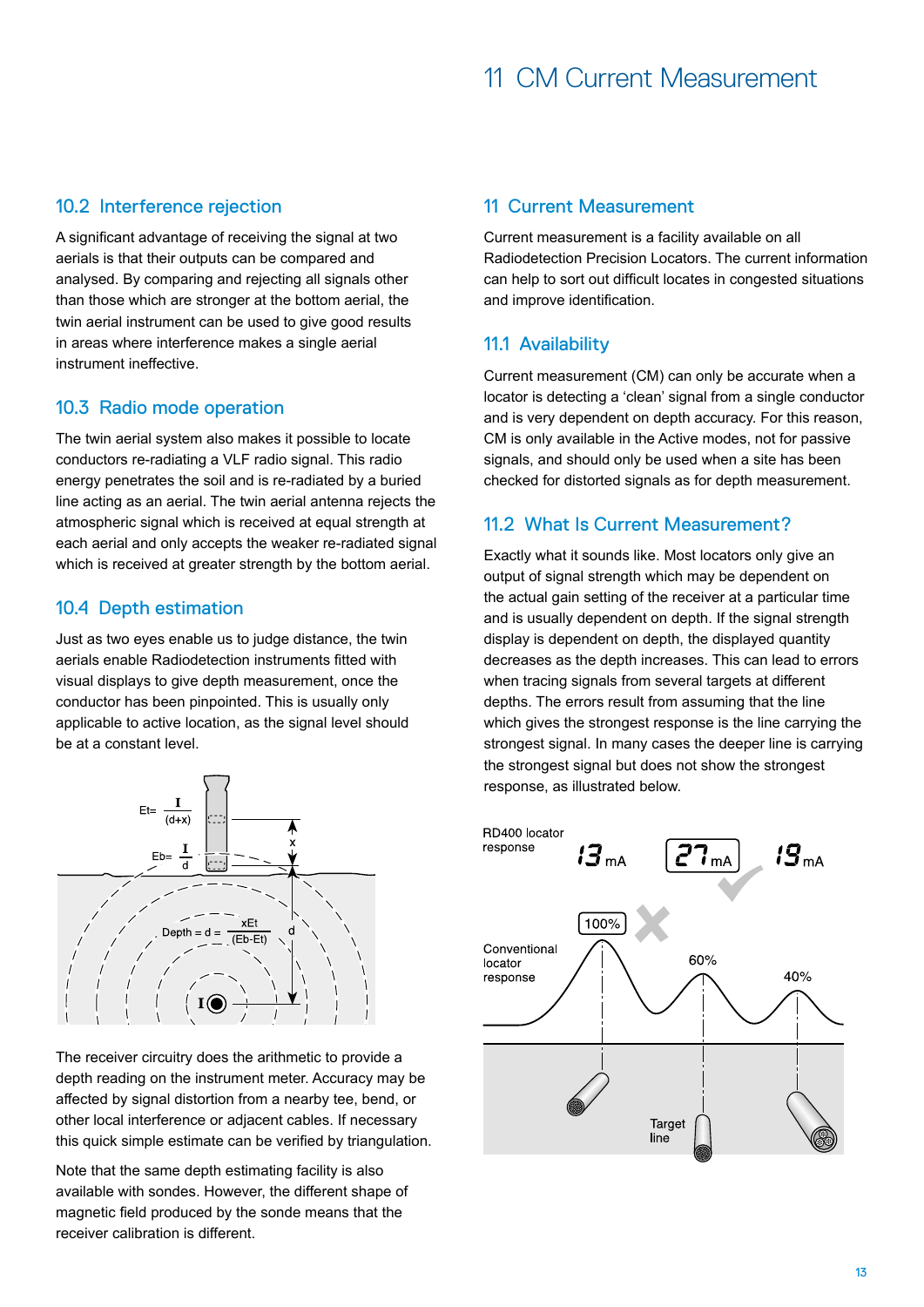## 12 CD Current Direction

#### 11.3 How does CM work?

CM is an extension of the principles used for depth measurement. The diagram shows the signals detected by the two search coils and the computation that is performed to derive current.





Constant k is proportional to sensitivity and is chosen so that kI is a direct read out in mA.

Current Direction recognition is a Radiodetection technique for increasing the information available at difficult locates.

#### 12.1 AC or DC

Section 3.1 discussed DC and AC current and defined that electromagnetic locators detect only AC signals. An alternating current does not have a direction. The electrons move backwards and forwards along the conductor and maintain the same average position.

Despite this, many of the diagrams used in this, and other, books, show locator transmitters connected to conductors and use arrows to indicate a direction of current flow. The arrows actually show the direction of current flow at one instant in time; a few thousandths of a second later, the current may flow in the reverse direction.

Nevertheless, these current flow direction arrows are useful; they indicate the behaviour of the applied current and allow us to use expressions such as 'the current flows along the pipe and gradually leaks through the ground onto the adjacent cable'.



#### 12.2 Current flow direction

In the diagram the current appears to flow in one direction on the pipe and in the opposite direction on the cable. In practice, both signals are AC and appear identical to a locator. But suppose the locator could identify the current direction. It would then be capable of positively discriminating between the pipe and the cable.

This is possible using Radiodetection's Current Direction recognition technique in the Precision Locators. Quite simply, the display shows an arrow pointing either forwards or backwards to indicate the relative direction of current flow.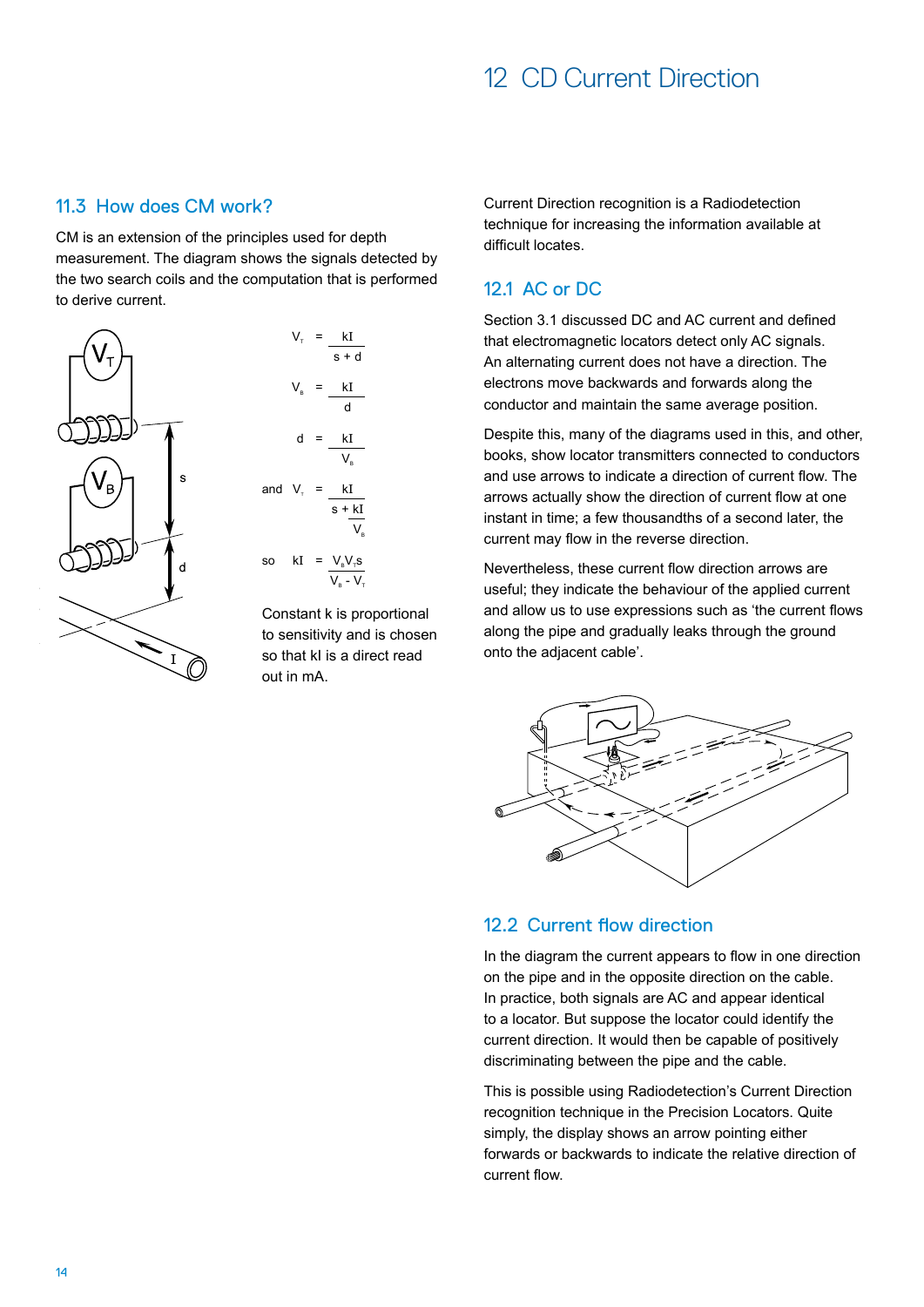#### 12.3 How does CD work?

As mentioned before, AC signals do not have a direction. But they do have a characteristic known as phase which is similar to direction.

If an AC transmitter is connected to a pipe, it may cause a current to flow initially from South to North, then from North to South and so on. This can be represented on a graph which shows the direction (and magnitude) of current flow at different points in time.



If a coil is held above the pipe, the induced voltage is proportional to the current flow and can be represented by an identical graph.

What happens if the coil is then moved sideways to detect the return flow on the parallel connection cable?



When the coil is at position B, the current it detects initially flows from North to South, then from South to North; exactly the opposite of the current flow detected at position A. It follows that the signal induced in the search coil is also reversed - at any instant in time, the detected direction of current flow is reversed.

The two graphs show that there is a detectable difference between "flow" and "return" AC currents and this can be used to determine the relative direction of flow.

#### 12.4 Relative direction of flow

The special circuitry in Radiodetection's CD receivers (and transmitters) is configured so that the receiver can be RESET to 'remember' the direction of current flow at one point so that any signal detected later can be compared with it.

The RESET function enables the user to define in which direction the CD arrows will point. When reset the receiver will adjust the display to show the CD arrow pointing away from the user. This is defined as the direction of current flow. The convention normally adopted is that the current flows along the service away from the transmitter and returns on all adjacent services. This is achieved by resetting the receiver over the target line facing away from the transmitter.



This works with both direct connection and current clamp injection.

#### 12.5 How to use the CD

The only necessary rule for getting good information from a CD receiver is to be sure to use the RESET function at a position where you are confident that you understand in which 'direction' the current is flowing. Generally, this is easily achieved by always resetting close to the point where the transmitter is connected.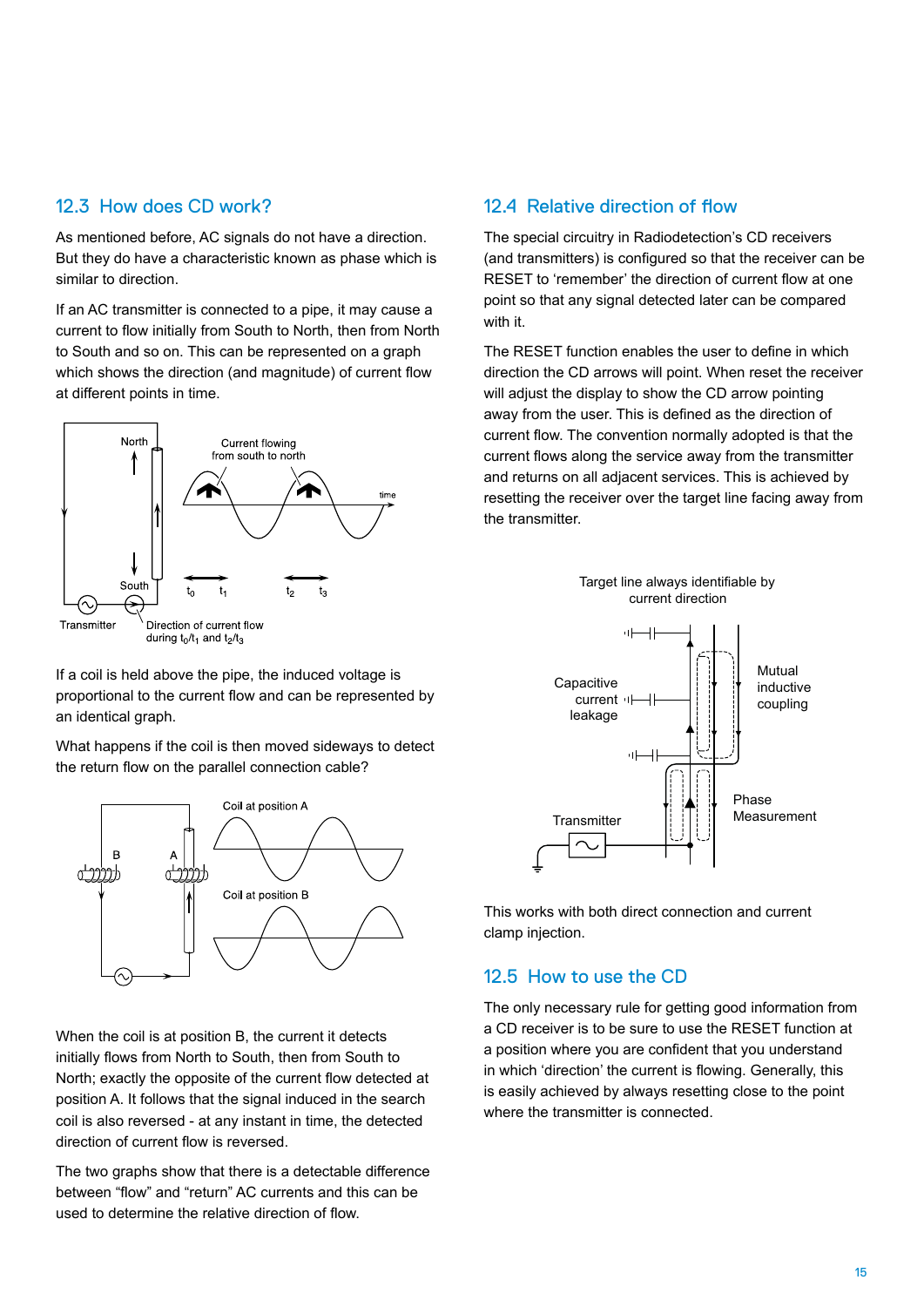#### 12.6 CD signal application

The CD technique works best at low signal frequencies and can be used with direct connection and current clamp injection methods.



Frequency = 500Hz,  $t_0 = \frac{1}{1000}$  sec.

#### 12.7 CD failures – Phase shift

Section 12.3 suggests that a reversed AC signal can be considered to be flowing in the opposite direction. This is true but it can also be considered to be simply time-delayed.

This diagram shows the same two graphs (waveforms) as before and illustrates that exactly the same current flow pattern is achieved if the signal is simply delayed for a period 't0'. If the frequency is, for instance, 500Hz, the full waveform (positive and negative sections) is repeated 500 times a second. In this case, a time delay of 1/1000th of a second shifts the waveform forwards and causes it to appear to be upside-down. It therefore appears to be a signal flowing in the opposite direction.

Time delays such as this are normally referred to as phase-shifts. A shift of phase can occur whenever an AC signal is flowing in a system of conductors which have a significant capacitance or inductance. It is the capacitance between an insulated line and ground that causes the gradual reduction of signal strength along a buried line.

As signal gradually 'leaks' through a buried line's capacitance, so the phase angle of the signal remaining on the line gradually changes. The effect is like a time delay but is not actually due to time delay - a 500Hz signal would have to travel a distance of some 300km (200 miles) to experience time delay equivalent to a reversal of phase (or direction).



This is a diagram of a buried line with significant capacitance to ground. It illustrates the gradual phaseshift which occurs along the line. The diagram shows a reference point on each waveform. At first, the reference point occurs right on the peak of a positive half cycle (A). It gradually moves towards the zero crossing point (D) and ends up on the peak of a negative half cycle (F).

In Radiodetection's CD terms, the direction has shifted from forwards to backwards. At the intermediate point (D), the current flow is indeterminate. In this position the arrows flicker.

In most cases, the loss of direction information does not occur until many km/miles from the transmitter. The situation is easily overcome by returning to the last point at which a CD reading was achieved (C) and operating RESET CD. This will have the effect of making the response at C equivalent to that at A. The 'no CD' message then does not occur until point F.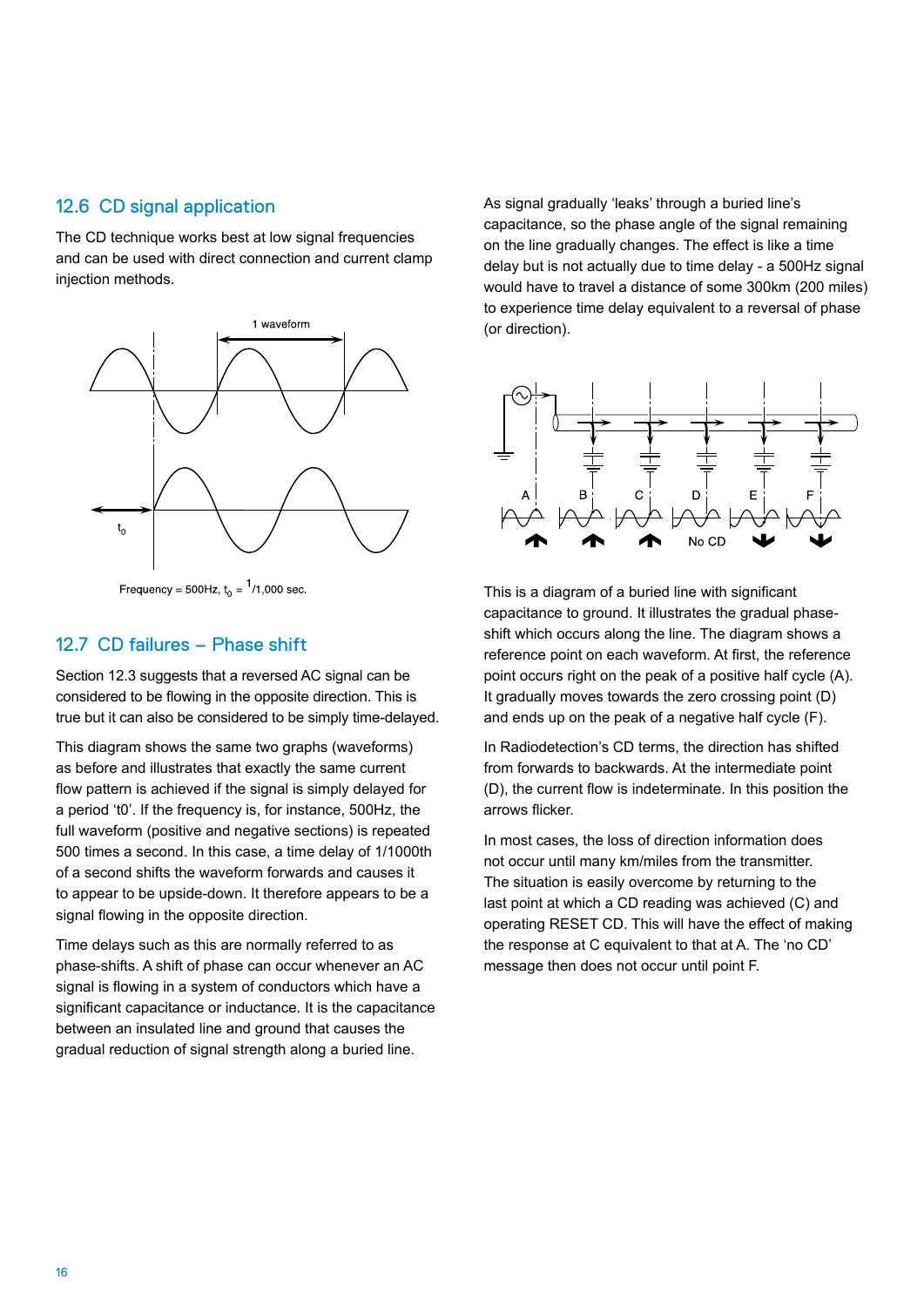## 13 How far can a transmitter signal be traced?

This is a question most locator users want to ask, and most manufacturers wish to avoid answering! This is not through deviousness, but simply because there is no way of discovering the answer other than by empirical experiment for any given line, for the reasons discussed earlier. A more practical question is, 'How can the location distance from a transmitter be increased or maximized?'

The distance over which a signal starting with a given current strength will effectively reduce to zero will depend upon the Rate of Signal Loss for that line. The most distant point at which this signal will still be detectable will be a function of Receiver Sensitivity; for the receiver to detect it, some current must be present, and its signal distinguishable above spurious and interfering signals, termed noise. The higher the current, the easier it is to detect.

The rate of signal loss is a nominally fixed value for a particular line and signal frequency. It depends upon its fundamental electrical characteristics like conductivity, capacitance and inductance relative to ground and other metallic lines or structures, which are in turn related to line diameter, insulation, soil type and conductivity.

The possibilities for increasing detection distances are therefore:

- 1. Reduce the rate of signal loss
- 2. Increase the signal current
- 3. Increase the receiver sensitivity

Let us examine each of these in turn. First it is necessary to appreciate the necessity of using a logarithmic or decibel scale for any graph of rate of signal loss along a line, if meaningful information is to be conveyed.



The graph illustrates the way a signal current of 1A decays along a given line. It is clear that most of the signal is lost in the line nearest the transmitter, after which there is a more gradual slope down from a low value to zero.

It is in this gradual slope at low values that we are interested, where small changes in level make significant changes in distance, so it is therefore necessary to expand this part of the curve. This is done by changing the vertical axis to a logarithmic scale, i.e. by substituting its logarithm for the original value. Decibels are simply standard logarithms multiplied by 20 for convenience, and express the ratio between levels. For example, an increase of 6dB represents a doubling, a decrease of 6dB a halving of level. The effect is to change the curve to a straight line, making level comparisons more visually obvious.



#### 13.1 Reducing the rate of signal loss

Clearly it is not possible to alter the characteristic properties of the line itself. However, one can try and tailor the transmitter signal to give it the best chance of travelling furthest, and this is where choice of signal frequency is important. Generally, a lower frequency will travel further than a higher, because the latter leaks away quicker via capacitance to ground. In the graph below, the distances at which the same signal current will have fallen to 0 dB are represented by D33, D8 and D1 for 33kHz, 8kHz and 512Hz signals respectively.



Note, however, that this is by no means the only consideration. Which frequency can be applied most effectively will vary with the means, e.g., higher frequencies are much easier to apply by induction.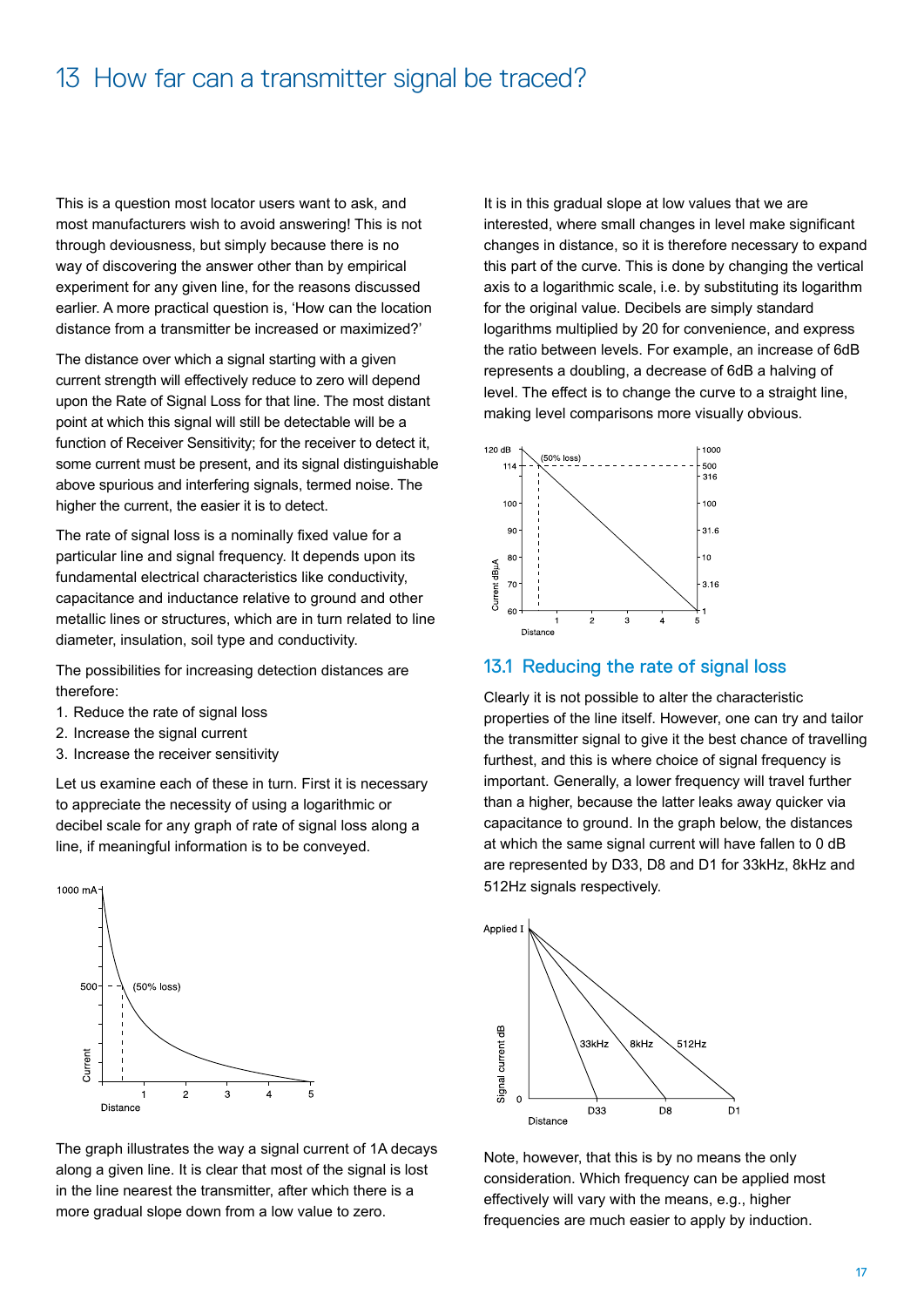The background noise level will also differ for different frequencies, particularly within the power frequency harmonic range, and receiver sensitivities may also be affected. There is likely to be an optimum frequency band for any particular line and situation, best established by experiment.

#### 13.2 Increasing the signal current

There are basically three ways of achieving this, costing nothing, a little, and a lot respectively! The one which costs nothing seems obvious, but is often forgotten - make sure there is the best possible ground connection for return of the signal.

The second, which costs a little in equipment design, is to use impedance matching. Any given line will have a fixed impedance at any particular frequency, but its detection will require a certain signal current flow. The voltage required to drive that current through the line will be the product of that current and line impedance seen from the transmitter. For instance, a line impedance of 10 Ohm would require 10V per amp, while an impedance of 200 Ohm would need 200V per amp. If the transmitter is only capable of delivering its full output at a fixed voltage, say 50V, it could drive 5A through the first line, but only 0.25A through the second. So the power transferred into the second line would be much lower than the first (250VA and 12.5VA respectively) while the low impedance line might overload the transmitter at full output. To optimize the transmitter capability, it is clearly desirable to make its output available at more than one voltage/current combination. It is analogous to gear changing, in that the ideal would be an infinitely variable ratio, but practicalities mean that step changes are more economic. Just having two choices gives a considerable advantage over a single voltage capability without increasing the power required.

The third, but costliest, method of increasing current is to increase the transmitter power. Note that a square law applies here, so that in order to double the signal current, a transmitter at four times the power is needed. That not only increases the size, weight and cost of the transmitter elements; it increases the battery drain for portable locators, which then either have a shorter operating time between replacement or recharging, or are larger, heavier, and more costly.

Apart from these practical disadvantages, there is also a safety implication. As we have seen under impedance matching, a high-impedance line may need a high transmitter voltage to impose a significant current on it, and this may take it outside the limits of safe use.

Whatever means is adopted, the effect of increasing signal current with a given line and frequency will be to increase distance. The effect of doubling the transmitter current is typified in the graph below, in which the 0dB current level point distance increases from D1 to D2.



#### 13.3 Increasing receiver sensitivity

The graphs so far have shown the way signal current falls to virtually zero along a line. But long before this point, the signal current level usually becomes undetectable by the receiver, because it is indistinguishable from background noise and interference levels. It is this noise threshold which is the significant figure to be considered; the graph below repeats the comparison of rate of signal loss for different frequencies, but this time shows the effect of different noise thresholds. While the 0dB distance D1 for 512Hz is significantly greater than D8 for 8kHz, the receiver noise threshold T1 at 512Hz is higher than T8 at 8kHz, because it falls within the harmonic frequencies associated with 50 and 60Hz power systems, which is present in strength in most working environments. So the maximum detection distance R1 for 512Hz is not as much further than R8 for 8kHz as the original comparison might suggest. A similar effect is apparent in comparing the 33 and 8kHz detection distances.

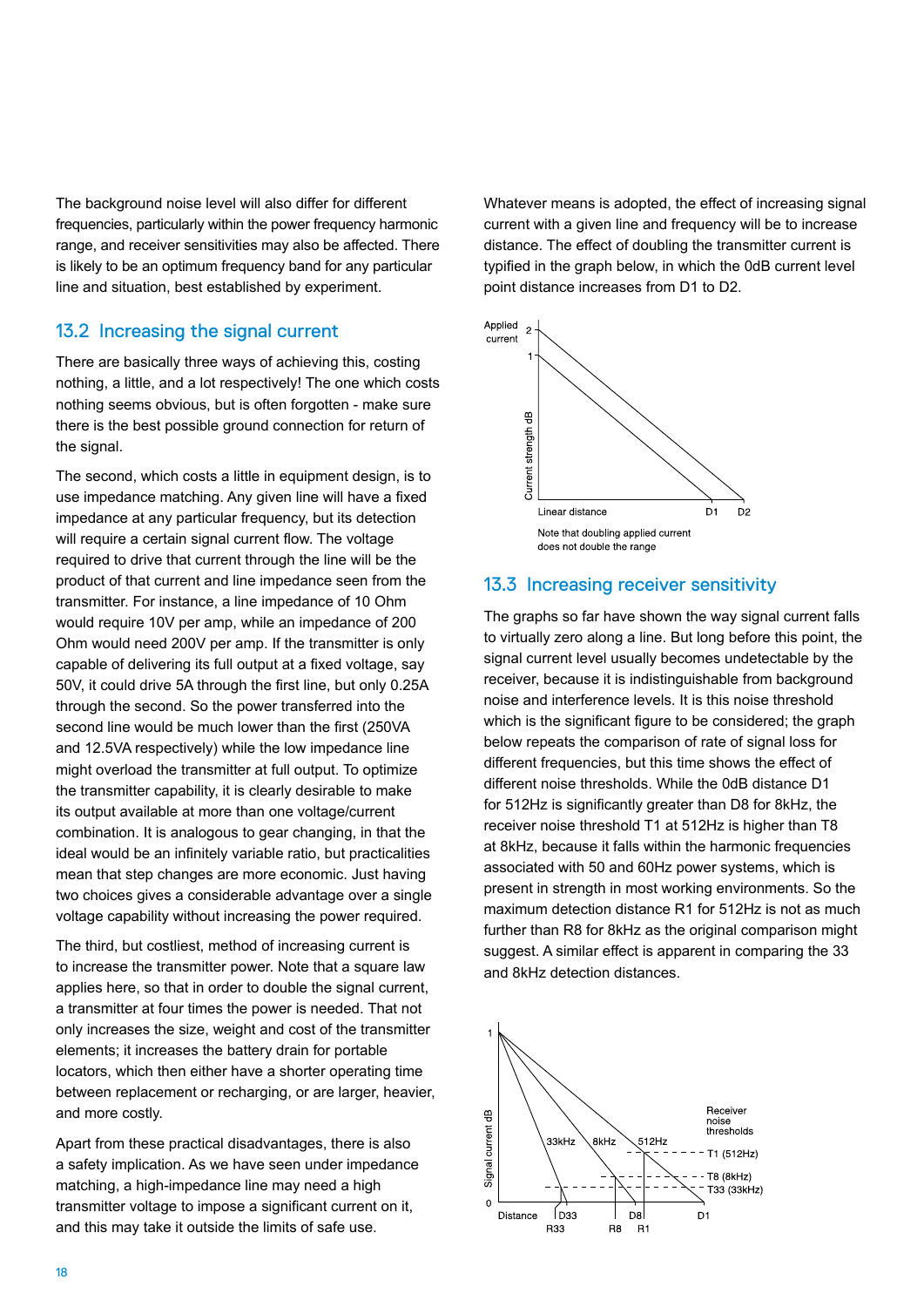It is therefore apparent that receiver sensitivity is an extremely important factor in detection range. Achieving a low noise threshold is not only a function of high amplification or gain. The quality of filtering, i.e. rejection of signals at frequencies other than the transmitter signal frequency, is a vital element. The graph below repeats the comparison of doubling signal current, but this time shows that the same increase of detection distance from R1 to R2 is achievable by halving the receiver noise threshold from T1 to T2 as by doubling the signal current.



#### 13.4 Summary

The ultimate limit of detection range for any given line and signal frequency is set by receiver sensitivity, which is a function as much of filter quality as amplification capability and aerial design.

How distant this limiting point is from the transmitter will vary with the line, the frequency, and also with the ability of the transmitter to impose a high signal current on it. This is a function not only of power but of impedance matching, as well as making sure of a good ground return path.

Transmitter power requirements rise as the square of signal current, so impose cost, weight and battery life penalties, as well as the prospect of unacceptably high connection voltages for general usage if high currents are to be applied to high impedance lines.

Cost-effective range optimization is therefore achieved by the choice of the signal frequency, transmitter current/ voltage options within battery life and operator safety limits, and above all in the quality of the receiver system in terms of dynamic range, that is to say the ratio of maximum to minimum signal level which it will process.

## 14 Accuracy of electromagnetic location technology and Radiodetection locators

#### 14.1

Accuracy of a locator, that is to say a locator's ability to find the correct position of a buried line and its depth, is difficult to define and is often ignored.

Electromagnetic locators do not locate pipes and cables; they locate alternating magnetic fields.

Errors of accuracy can arise from two factors:

- The locator's capability to measure the precise point at which a magnetic field is at a maximum (or minimum) and to correctly measure a field gradient.
- $\bullet$  The cylindrical magnetic field around a line can be deformed or distorted so that the maximum value is no longer directly above the target line and the field gradient is not suitable for making an accurate depth measurement.

#### **Locator's capability to measure accurately**

#### 14.2 There are three main types of locator aerial array:

- $\bullet$  Single horizontal aerial.
- Twin horizontal aerial with one aerial mounted above the other and about 40cm/16in apart.
- **Single vertical aerial.**

#### 14.3

The obtainable degree of resolution defines one source of error from the locator. Assuming a long straight isolated target line, a visual output device that can be resolved to within 1% of full scale and vertical alignment of the antenna, a vertical aerial can resolve position to better than ±5% of depth, a single horizontal aerial to ±10% of depth and twin horizontal aerials to ±5% of depth of the line.

#### 14.4

Manufacturing tolerance and error is another possible source of error.

The single horizontal aerials are least affected by mechanical tolerances. Vertical aerial gives twice the error of a horizontal aerial if the aerial is misaligned to the same extent.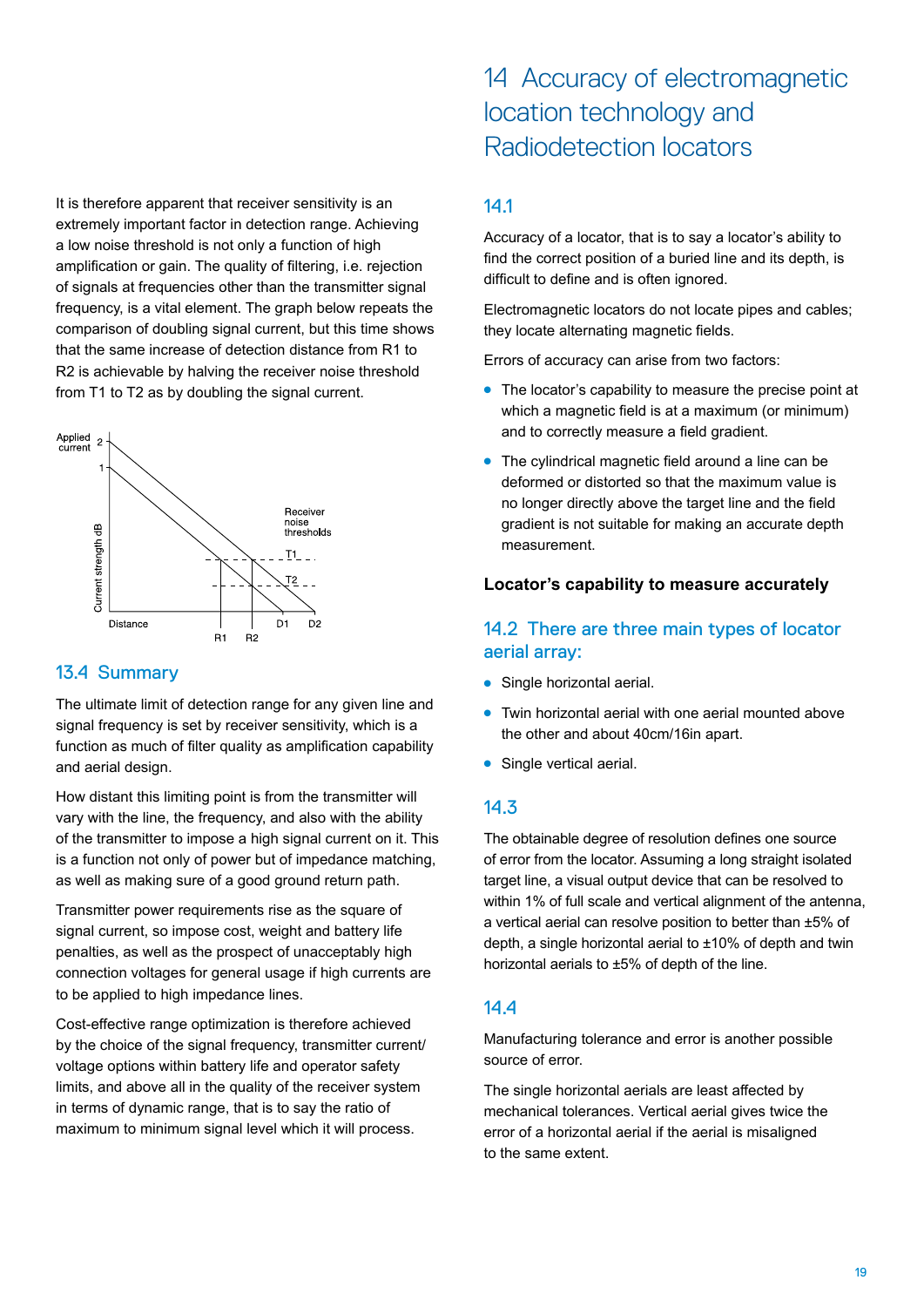#### **Magnetic field distortion**

#### 14.5

Most of the problems of accurate location of buried lines in the highway are due to situations that distort magnetic fields. While there are an almost infinite number of ways that fields may be distorted by other lines at various angles and carrying various signals, a useful analysis of accuracy can be obtained by considering just two specific situations:

- $\bullet$  A 90 $^{\circ}$  bend in the line.
- Two close parallel lines carrying equal signals or currents. Equal signal currents are, of course, an unlikely eventuality but the example serves as a useful reference for comparison.

#### 14.6

Distortion close to a 90° bend: a locator starts giving faulty information as it comes under the influence of the magnetic field of the perpendicular part of the target line.

Error is expressed as a percentage of the depth **d** of the line. Relevant distances are expressed in units of **d**. Measurement of two types of error are useful; maximum degree of plan location error and the length of line along which location error exceeds 10% of depth.

**Vertical aerial.** A null locator traces a path that is outside the actual bend. The only point where the reading is correct is exactly over the point of the right angle bend. Maximum error is at a point 0.7**d** from the bend and amounts to 33%. 10% error band extends 5**d** either side of the bend.

**Horizontal aerial.** The locator traces a path that cuts across the inside of the bend. Maximum error occurs at the point of the bend and is 25%. 10% error band only extends 0.5**d** from the bend.

**Twin horizontal aerials.** Similar to the single horizontal aerial locator, it traces a path to the inside of the bend with a maximum error of 16% and the band of the 10% error is only 0.33**d**.

#### 14.7

Distortion due to parallel lines buried close together:

a. Similar strength signals on parallel lines following the same direction:

**Vertical aerial.** Error of less than 10% is only achievable if lines are more than 10**d** apart. The error will indicate

the lines are closer together. If the lines are closer than 2**d** there will be a single null in the centre of the lines rather than two separate indications.

**Horizontal antenna.** Locator indicates lines are closer together but separate indication of each line is possible down to separation of 1.2**d** when error will be up to 60%. Accuracy of better than 10% is possible if separation is twice depth or greater.

**Twin horizontal antenna.** Error of 50% at a separation is greater than 1.5**d**.

b. If similar strength signals on parallel lines run in opposite directions the following may be expected:

**Vertical aerial.** The locator will show two positions outside the actual position of the lines. It will still show two separate responses even if lines are almost touching and error will be 100%. Accuracy better than 10% is only possible if the two lines are nearly 10**d** apart.

**Horizontal aerial.** The locator gives response outside the true positions but with maximum error of 60%. Error falls to 10% when lines are 1.7**d** apart. There is a sharp null response between lines.

**Twin horizontal aerial.** Similar response to the single horizontal antenna but a maximum error of 50% reducing to 10% error when separation is 1.2**d**.

#### 14.8 The above data indicates several conclusions:

The vertical aerial locator gives responses unacceptably wide from the actual position of lines when more than one line with the same signal is present in a small area.

Twin horizontal aerial system provides the best and the most useful response.

Comparison of responses from vertical and horizontal aerials can be used to determine if interference fields are affecting accurate location. Interference is present if the responses from the two systems do not coincide.

This comparison permits multi-aerial instruments such as Radiodetection Precision locators to check if a response is accurate and if the signal is suitable for making an accurate depth measurement.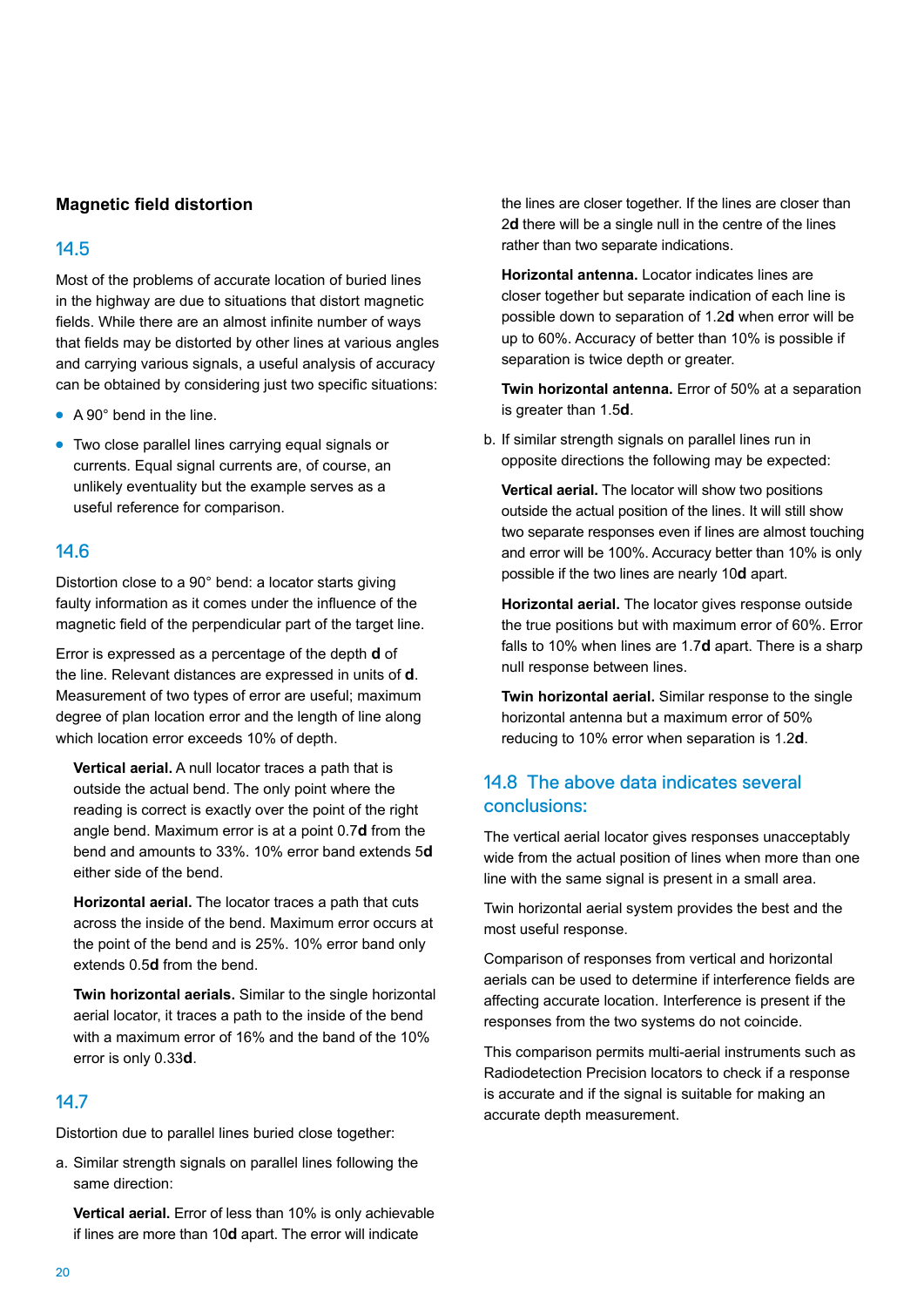#### 15.1 Reason for using Fault Finding

Cables have outer insulating jackets as a means of preventing water or moisture from getting into the cable. Water needs to be kept out because it creates noise on telephone lines and potential faults on power cables. The main problem is not that the water itself causes electrical failure – the internal conductors of the cable have their own insulation which should prevent this – but that ground water is frequently slightly acidic. This acid may eventually damage the insulation of individual conductors.

The actual fault caused by water in a cable may be found by any of several techniques such as impedance bridge measurements or Pulse/Echo (TDR) techniques. These will find the faulty conductors and enable repair of the service but may not find the actual cause of the fault.

If a fault is caused by moisture ingress through the outer jacket to the sheath, the actual fault may occur some distance from the sheath fault because water runs along the cable to a local low-point; the electrical fault is found at the low point rather than at the sheath fault.

Finding and repairing a sheath fault is sensible preventative maintenance which may reduce recurring faults.

A sheath fault is often caused by physical third-party damage to a cable and often accompanies other damage internal to the cable.

#### 15.2 Principle

Radiodetection locators can find sheath faults. The sheath is intended to be insulated from ground (except at deliberate terminations) so the FFL's function is to find the point where an otherwise insulated conductor is in electrical contact with the ground.



Consider a battery connected across a faulty sheath and ground and all deliberate ground/sheath connections removed, the path of the current flow will be along the cable sheath to the fault, through the fault to ground and then through the ground back to the other terminal of the battery.



At the sheath fault, the current is 'escaping' to ground and will immediately spread out and return to the battery via many different routes.

The current can be pictured flowing out of the fault in every direction so that in the vicinity of the fault the ground currents on the surface radiate out from the fault like the spokes of a wheel.

If a voltmeter is connected to the ground at two points, as illustrated, it will display a positive reading or a negative reading, depending on the direction of flow of the local ground currents.

Note that the ground currents are concentrated in the area of the ground stake and the fault, and are very much more spread out in the area between the two; this corresponds to the signal strengths which will be detected - strong when close to the fault and weak or non-detectable when distant from the fault.



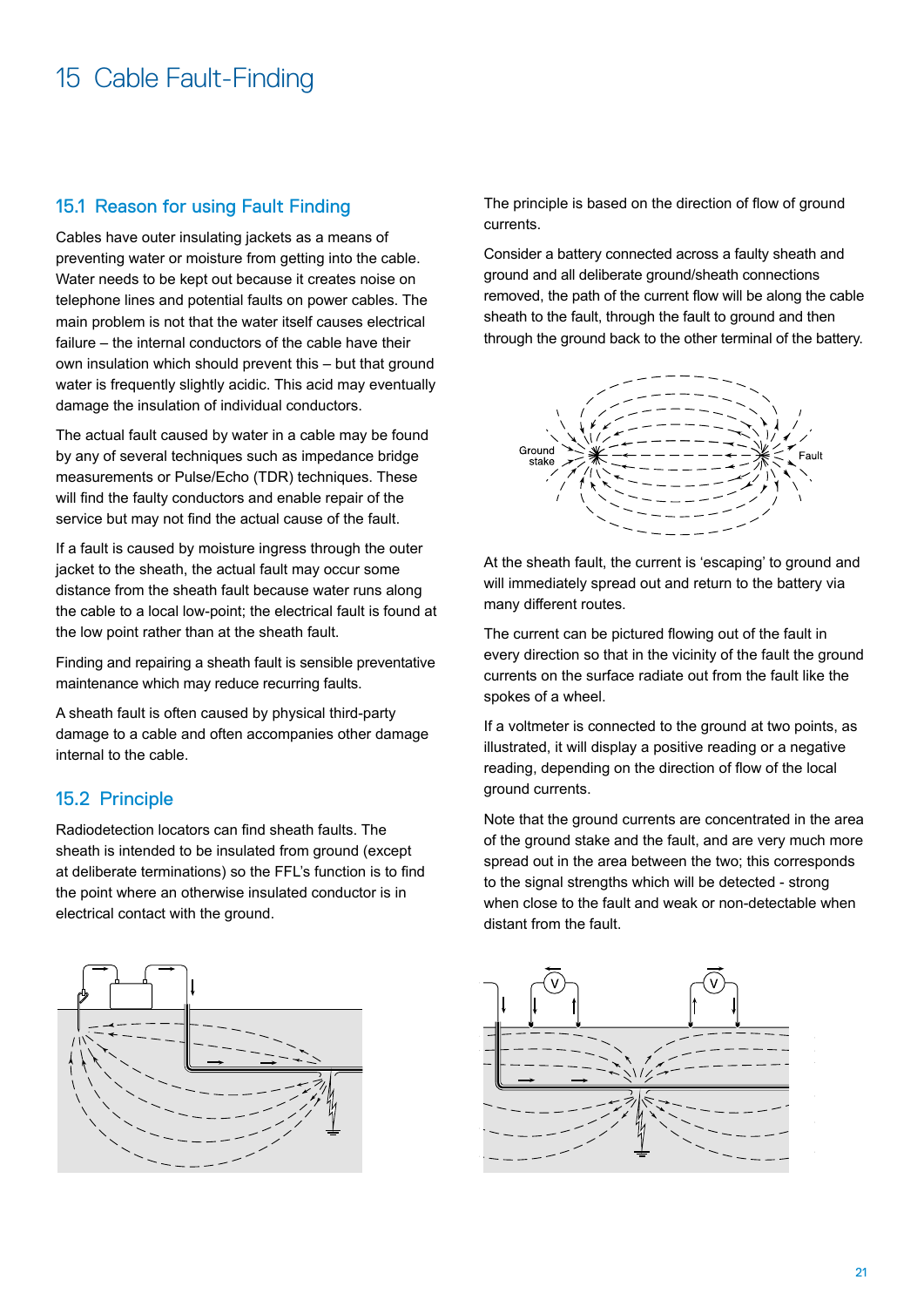The polarity (negative or positive) of the meter deflection then shows whether the sheath fault is ahead or behind the position of the voltmeter.

Note that the meter does not indicate directly the direction of the fault. Imagine a line drawn through the centre of the meter, the meter deflection indicates which side of the line the fault is.



If the meter is moved along in the direction of the fault, it will eventually flip over and point in the opposite direction. The line of the fault is now known; it must be somewhere in the narrow strip defined by the two overlapping areas.



All that is required to home in on the exact fault location is to turn the meter through 90 degrees and search along the defined narrow strip until the meter again flips. Turn through 90 degrees again to zero-in exactly (thus allowing for the curved path of the ground currents) and soon a point is reached where any movement of the meter in any direction causes the meter indication to flip. The position of the fault is then isolated to within a few square centimetres/inches.



#### 15.3 Radiodetection Cable Fault Finding

The principle of operation is the same as described above except that it does not use a DC source. In practice, the battery idea does not work because of stray naturally occurring ground currents overpowering the weak fault current. Instead, AC signals are used. The FFL's circuitry is able to decode the information contained in the signal in order to display its relative direction of flow. Try connecting the FFL transmitter's leads backwards - the FFL receiver will respond with a meter response that points away from the fault.